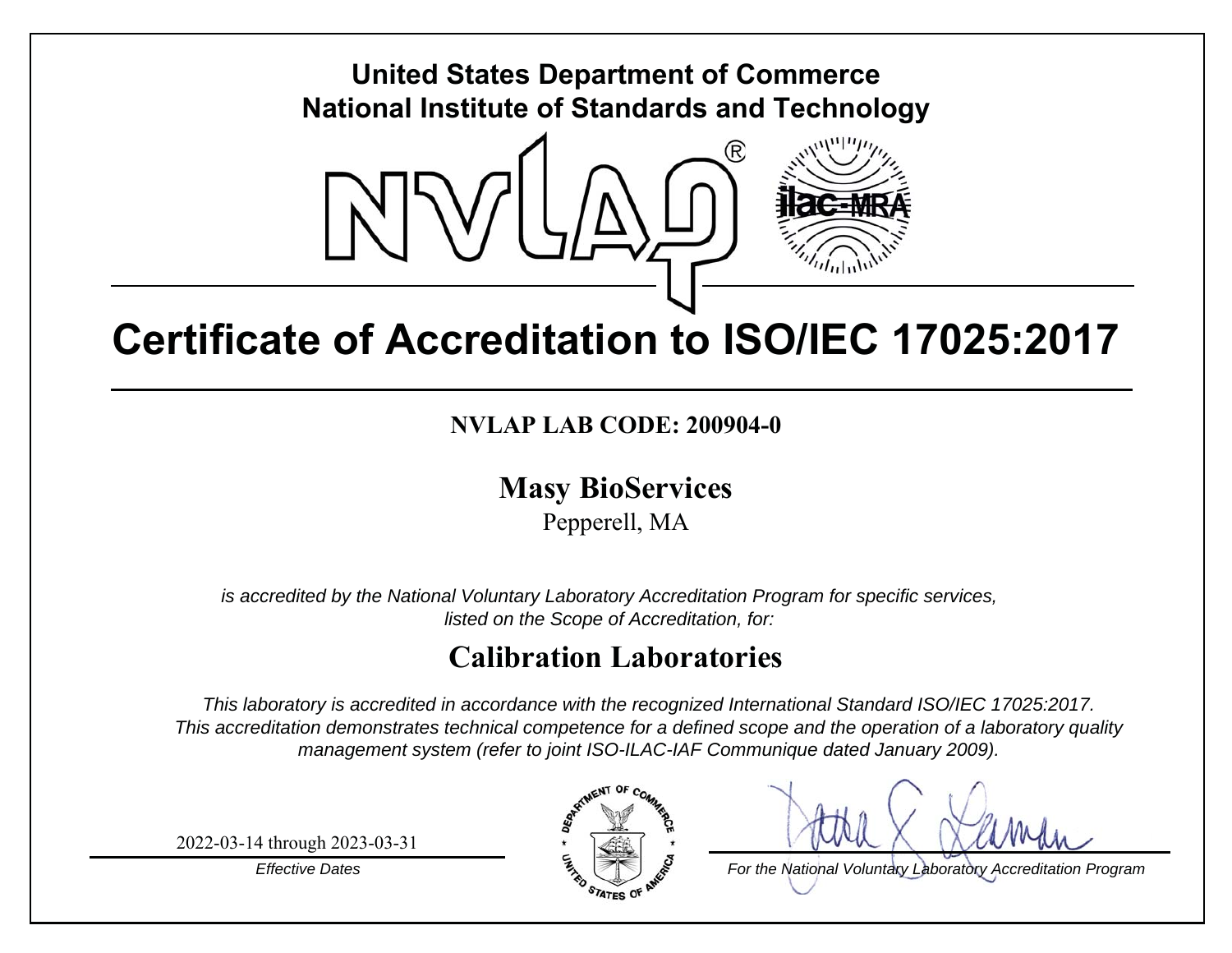

## **SCOPE OF ACCREDITATION TO ISO/IEC 17025:2017**

**Masy BioServices**  27 Lomar Park Drive Pepperell, MA 01463-1486 Mr. Keith Kelly Phone: 978-433-6279 Fax: 978-433-0442 E-mail: keith.kelly@masy.com URL: http://www.masy.com

**Fields of Calibration**  Electromagnetics – DC/Low Frequency Time & Frequency Mechanical Thermodynamic

### **CALIBRATION AND MEASUREMENT CAPABILITIES (CMC) Notes 1,2**

| <b>Measured Parameter</b>                 |                                            |                        | <b>Expanded</b>                |                |  |  |
|-------------------------------------------|--------------------------------------------|------------------------|--------------------------------|----------------|--|--|
| or Device Calibrated                      | Range                                      | <b>Frequency Range</b> | <b>Uncertainty Note 3</b>      | <b>Remarks</b> |  |  |
|                                           | <b>ELECTROMAGNETICS - DC/LOW FREQUENCY</b> |                        |                                |                |  |  |
| <b>AC RESISTANCE and CURRENT (20/E02)</b> |                                            |                        |                                |                |  |  |
|                                           |                                            |                        |                                | Fluke 5720A    |  |  |
| AC Current – Source                       | 0 $\mu$ A to 220 $\mu$ A                   | 10 Hz to 20 Hz         | $270 \mu A/A + 140 nA$         | Series II      |  |  |
|                                           |                                            | 20 Hz to 40 Hz         | $180 \mu A/A + 31 nA$          |                |  |  |
|                                           |                                            | 40 Hz to 1 kHz         | $130 \mu A/A + 6.4 \text{ nA}$ |                |  |  |
|                                           |                                            | 1 kHz to 5 kHz         | $290 \mu A/A + 9.5 \text{ nA}$ |                |  |  |
|                                           |                                            | 5 kHz to 10 kHz        | $0.11 \% + 51 nA$              |                |  |  |
|                                           |                                            |                        |                                |                |  |  |
|                                           | $220 \mu A$ to $2.2 \text{ mA}$            | 10 Hz to 20 Hz         | $270 \mu A/A + 290 nA$         |                |  |  |
|                                           |                                            | 20 Hz to 40 Hz         | $180 \mu A/A + 30 nA$          |                |  |  |
|                                           |                                            | 40 Hz to 1 kHz         | $140 \mu A/A + 30 nA$          |                |  |  |
|                                           |                                            | 1 kHz to 5 kHz         | $220 \mu A/A + 87 \ nA$        |                |  |  |
|                                           |                                            | 5 kHz to 10 kHz        | $0.11 \% + 510 nA$             |                |  |  |
|                                           |                                            |                        |                                |                |  |  |
|                                           | 2.2 mA to 22 mA                            | 10 Hz to 20 Hz         | $270 \mu A/A + 1.6 \mu A$      |                |  |  |
|                                           |                                            | 20 Hz to 40 Hz         | $170 \mu A/A + 1.6 \mu A$      |                |  |  |
|                                           |                                            | 40 Hz to 1 kHz         | $130 \mu A/A + 0.28 \mu A$     |                |  |  |
|                                           |                                            | 1 kHz to 5 kHz         | $210 \mu A/A + 0.43 \mu A$     |                |  |  |
|                                           |                                            | 5 kHz 10 kHz           | $0.11 \% + 3.9 \mu A$          |                |  |  |
|                                           |                                            |                        |                                |                |  |  |
|                                           | 22 mA to 220 mA                            | 10 Hz to $20$ Hz       | $270 \mu A/A + 5.6 \mu A$      |                |  |  |
|                                           |                                            | 20 Hz to 40 Hz         | $170 \mu A/A + 18 \mu A$       |                |  |  |
|                                           |                                            | 40 Hz to 1 kHz         | 130 μA/A + 2 μA                |                |  |  |
|                                           |                                            | 1 kHz to 5 kHz         | $210 \mu A/A + 2.8 \mu A$      |                |  |  |
|                                           |                                            | 5 kHz 10 kHz           | $0.11 \% + 8.2 \mu A$          |                |  |  |

2022-03-14 through 2023-03-31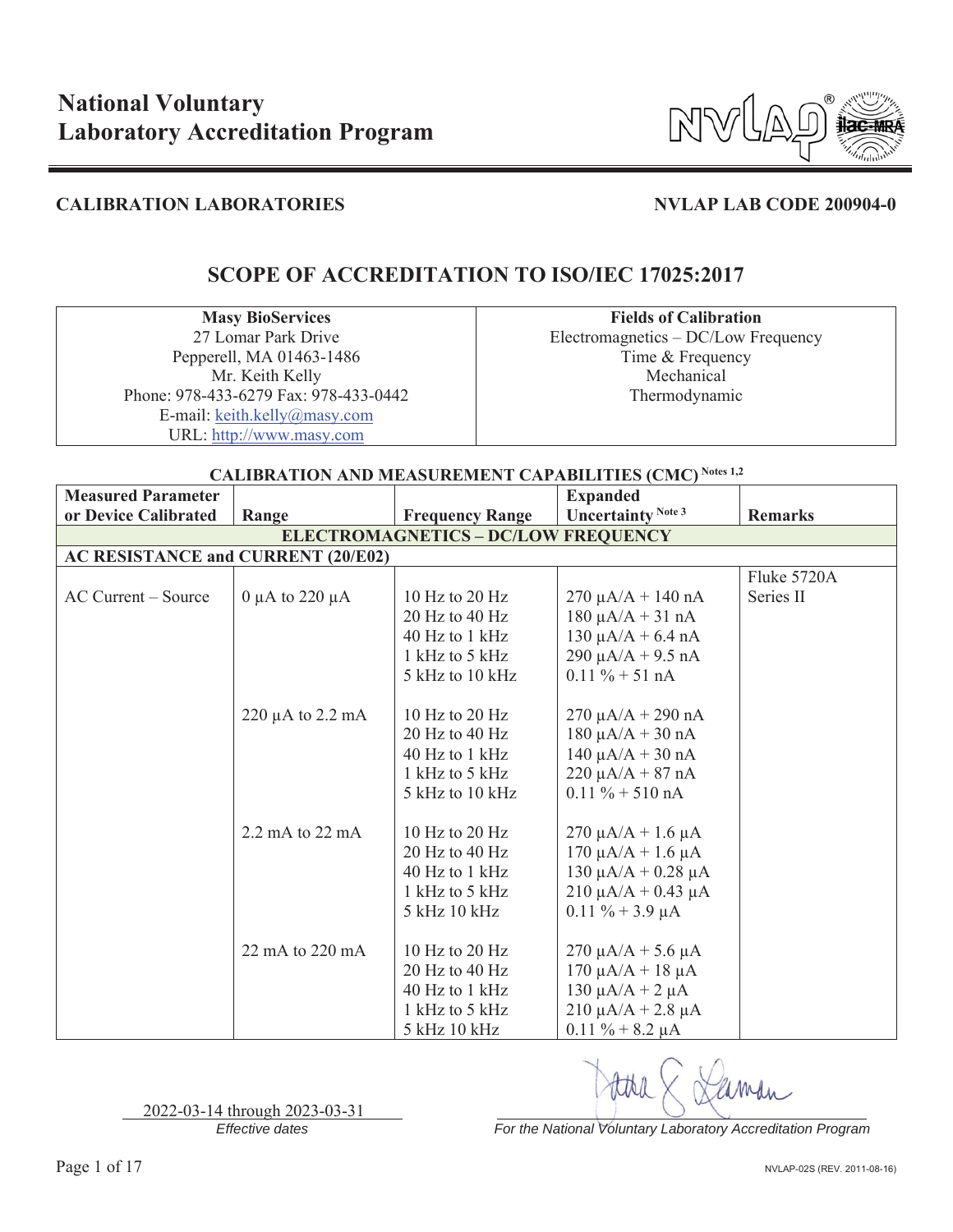

| <b>Measured Parameter</b>   |                          | $\alpha$ . The determination of $\alpha$ is the set of $\alpha$ in $\alpha$ in $\alpha$ in $\alpha$ in $\alpha$ | <b>Expanded</b>             |                  |
|-----------------------------|--------------------------|-----------------------------------------------------------------------------------------------------------------|-----------------------------|------------------|
| or Device Calibrated        | Range                    | <b>Frequency Range</b>                                                                                          | <b>Uncertainty Note 3</b>   | <b>Remarks</b>   |
|                             | 220 mA to 2.2 A          | 40 Hz to 1 kHz                                                                                                  | $270 \mu A/A + 31 \mu A$    |                  |
|                             |                          | 1 kHz to 5 kHz                                                                                                  | $470 \mu A/A + 63 \mu A$    |                  |
|                             |                          | 5 kHz to 10 kHz                                                                                                 | $0.71 \% + 130 \mu A$       |                  |
|                             |                          |                                                                                                                 |                             |                  |
|                             | 2.2 A to 11 A            | 40 Hz to 1 kHz                                                                                                  | 500 $\mu$ A/A + 190 $\mu$ A | Fluke 5720A      |
|                             |                          | 1 kHz to 5 kHz                                                                                                  | $0.1 \% + 310 \mu A$        | w/5725A          |
|                             |                          | 5 kHz to 10 kHz                                                                                                 | $0.38 \% + 2.2 mA$          |                  |
|                             |                          |                                                                                                                 |                             |                  |
|                             | 11 A to 20.5 A           | 45 Hz to 100 Hz                                                                                                 | $0.094\% + 4.1 \text{ mA}$  | Fluke 5522A      |
|                             |                          | 100 Hz to 1 kHz                                                                                                 | $0.12 \% + 4.1 mA$          |                  |
|                             |                          | 1 kHz to 5 kHz                                                                                                  | $2.4\% + 4.1 \text{ mA}$    |                  |
|                             |                          |                                                                                                                 |                             |                  |
|                             | 20.5 A to 41 A           | 45 Hz to 100 Hz                                                                                                 | $0.13 \% + 27 mA$           | Dual 5522A's in  |
|                             |                          | 100 Hz to 1 kHz                                                                                                 | $0.17 \% + 27 mA$           | parallel         |
|                             |                          | 1 kHz to 5 kHz                                                                                                  | $3.3 \% + 27 mA$            |                  |
|                             |                          |                                                                                                                 |                             |                  |
| Clamp on Ammeters           | 20.5 A to 150 A          | 45 Hz to 65 Hz                                                                                                  | $0.57 \% + 0.25 A$          | Fluke 5522A      |
| (Non-Toroidal/Hall          |                          | 65 Hz to 440 Hz                                                                                                 | $1.0\% + 0.25$ A            | w/5500A/Coil     |
| Effect)                     |                          |                                                                                                                 |                             |                  |
|                             | 150 A to 1000 A          | 45 Hz to 65 Hz                                                                                                  | $0.57 \% + 0.92 A$          |                  |
|                             |                          | 65 Hz to 440 Hz                                                                                                 | $1.3 \% + 0.94 A$           |                  |
|                             |                          |                                                                                                                 |                             |                  |
| Clamp on Ammeters           | 20.5 A to 150 A          | 45 Hz to 65 Hz                                                                                                  | $0.3 \% + 0.04 A$           | Fluke 5522A      |
| (Torodial/Transformer)      |                          | 65 Hz to 440 Hz                                                                                                 | $0.83 \% + 0.041 A$         | w/5500A/Coil     |
|                             |                          |                                                                                                                 |                             |                  |
|                             | 150 A to 1000 A          | 45 Hz to 65 Hz                                                                                                  | $0.3 \% + 0.16 A$           |                  |
|                             |                          | 65 Hz to 440 Hz                                                                                                 | 1.1 $% + 0.24$ A            |                  |
|                             |                          |                                                                                                                 |                             |                  |
| <b>AC Current - Measure</b> |                          |                                                                                                                 |                             |                  |
| and measuring               |                          |                                                                                                                 |                             | Fluke 8508A      |
| equipment                   | 0 A (floor)              | 10 Hz to 10 kHz                                                                                                 | $0.1 \mu A$                 | w/Current source |
|                             | 0A to 200 μA             | 10 Hz to 10 kHz                                                                                                 | $480 \mu A/A + 37 nA$       |                  |
|                             | $200 \mu A$ to $2 \mu A$ | 10 Hz to 10 kHz                                                                                                 | $290 \mu A/A + 350 nA$      |                  |
|                             | 2 mA to 20 mA            | 10 Hz to 10 kHz                                                                                                 | $330 \mu A/A + 4 \mu A$     |                  |
|                             | 20 mA to 200 mA          | 10 Hz to 10 kHz                                                                                                 | $270 \mu A/A + 23 \mu A$    |                  |
|                             | 200 mA to 2 A            | 10 Hz to 2 kHz                                                                                                  | $610 \mu A/A + 210 \mu A$   |                  |

### **CALIBRATION AND MEASUREMENT CAPABILITIES (CMC) Notes 1,2**

2022-03-14 through 2023-03-31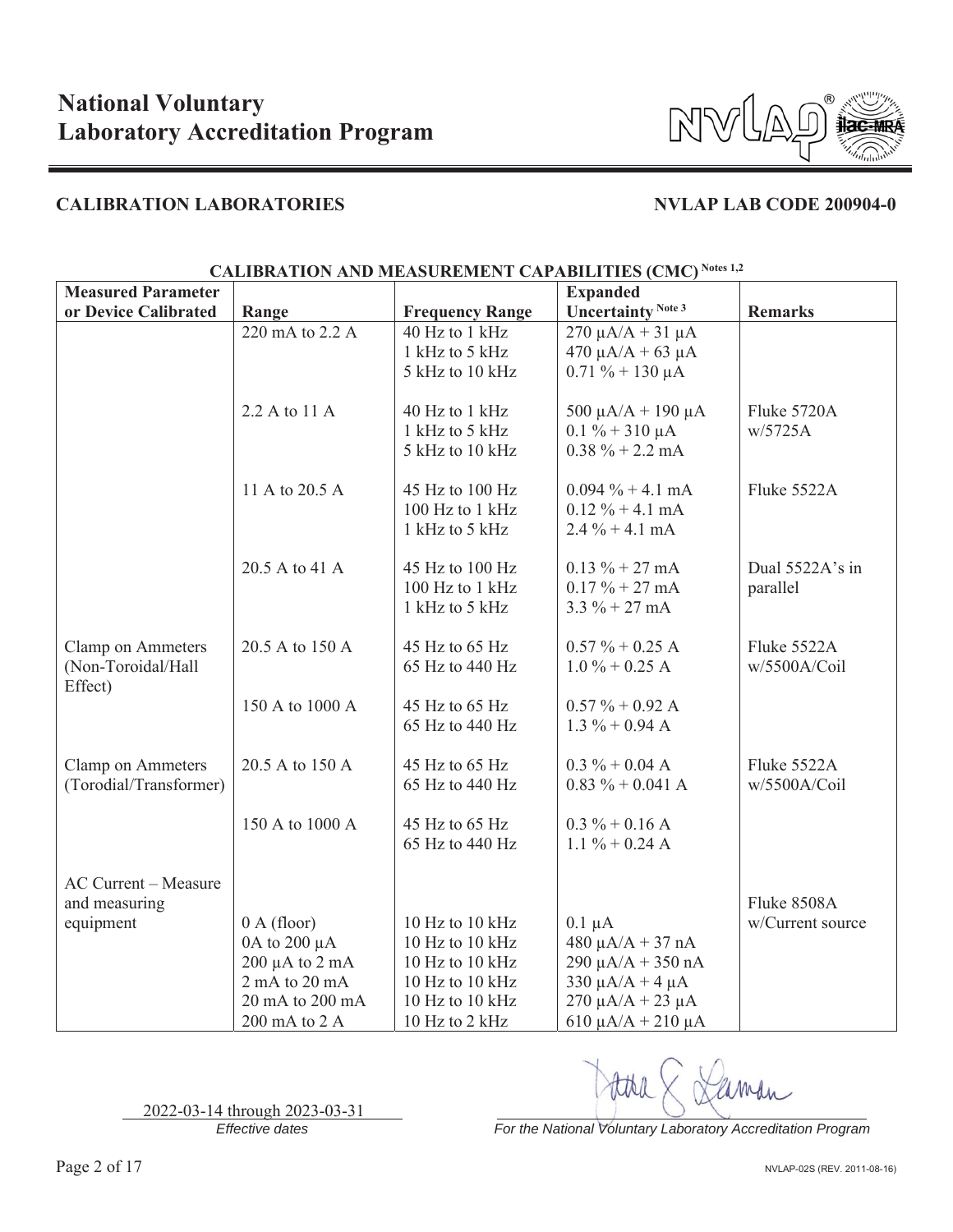

## **CALIBRATION AND MEASUREMENT CAPABILITIES (CMC) Notes 1,2**

| <b>Measured Parameter</b> |             |                        | <b>Expanded</b>             |                |
|---------------------------|-------------|------------------------|-----------------------------|----------------|
| or Device Calibrated      | Range       | <b>Frequency Range</b> | <b>Uncertainty</b> Note $3$ | <b>Remarks</b> |
|                           |             | 2 kHz to 10 kHz        | $840 \mu A/A + 210 \mu A$   |                |
|                           | 2 A to 20 A | 10 Hz to $2$ kHz       | $820 \mu A/A + 2 mA$        |                |
|                           |             | $2$ kHz to $10$ kHz    | $0.26\% + 2 \text{ mA}$     |                |

## **CALIBRATION AND MEASUREMENT CAPABILITIES (CMC) Notes 1,2**

| <b>Measured Parameter or</b>       |                        | <b>Expanded</b>           |                       |
|------------------------------------|------------------------|---------------------------|-----------------------|
| <b>Device Calibrated</b>           | Range                  | <b>Uncertainty Note 3</b> | <b>Remarks</b>        |
| DC RESISTANCE and CURRENT (20/E05) |                        |                           |                       |
| Resistance - Source                | $1 \Omega$             | $5.0 \mu\Omega$           | MI 9331 Air Resistor  |
|                                    | $10\ \Omega$           | $20 \mu\Omega$            |                       |
|                                    | $25 \Omega$            | $50 \mu\Omega$            |                       |
|                                    | $50 \Omega$            | $0.20 \text{ m}\Omega$    |                       |
|                                    | $100 \Omega$           | $0.20 \text{ m}\Omega$    |                       |
|                                    | $400 \Omega$           | $1.0 \text{ m}\Omega$     |                       |
|                                    | $10 \text{ k}\Omega$   | $20 \text{ m}\Omega$      |                       |
|                                    | $40 \text{ k}\Omega$   | $0.20 \Omega$             |                       |
|                                    | $100 \text{ k}\Omega$  | $0.4\ \Omega$             |                       |
|                                    | $300 k\Omega$          | $2.0 \Omega$              |                       |
|                                    |                        |                           |                       |
| DC Resistance - Source             | $1 \Omega$             | 97 μ $\Omega$             | Fluke 5720A Series II |
|                                    | $1.9 \Omega$           | $180 \mu\Omega$           |                       |
|                                    | $10 \Omega$            | $240 \muΩ$                |                       |
|                                    | $19\Omega$             | $450 \mu\Omega$           |                       |
|                                    | $100 \Omega$           | $1 \text{ m}\Omega$       |                       |
|                                    | $190 \Omega$           | $2 \text{ m}\Omega$       |                       |
|                                    | $1 \text{ k}\Omega$    | $9.1 \text{ m}\Omega$     |                       |
|                                    | $1.9 \text{ k}\Omega$  | $17 \text{ mA}$           |                       |
|                                    | $10 \text{ k}\Omega$   | $88 \text{ m}\Omega$      |                       |
|                                    | $19 k\Omega$           | $170 \text{ m}\Omega$     |                       |
|                                    | $100 \text{ k}\Omega$  | $1.4 \Omega$              |                       |
|                                    | 190 k $\Omega$         | $2.4 \Omega$              |                       |
|                                    | $1 M\Omega$            | $22 \Omega$               |                       |
|                                    | $1.9 M\Omega$          | 43 $\Omega$               |                       |
|                                    | $10\ \mathrm{M}\Omega$ | $420 \Omega$              |                       |

2022-03-14 through 2023-03-31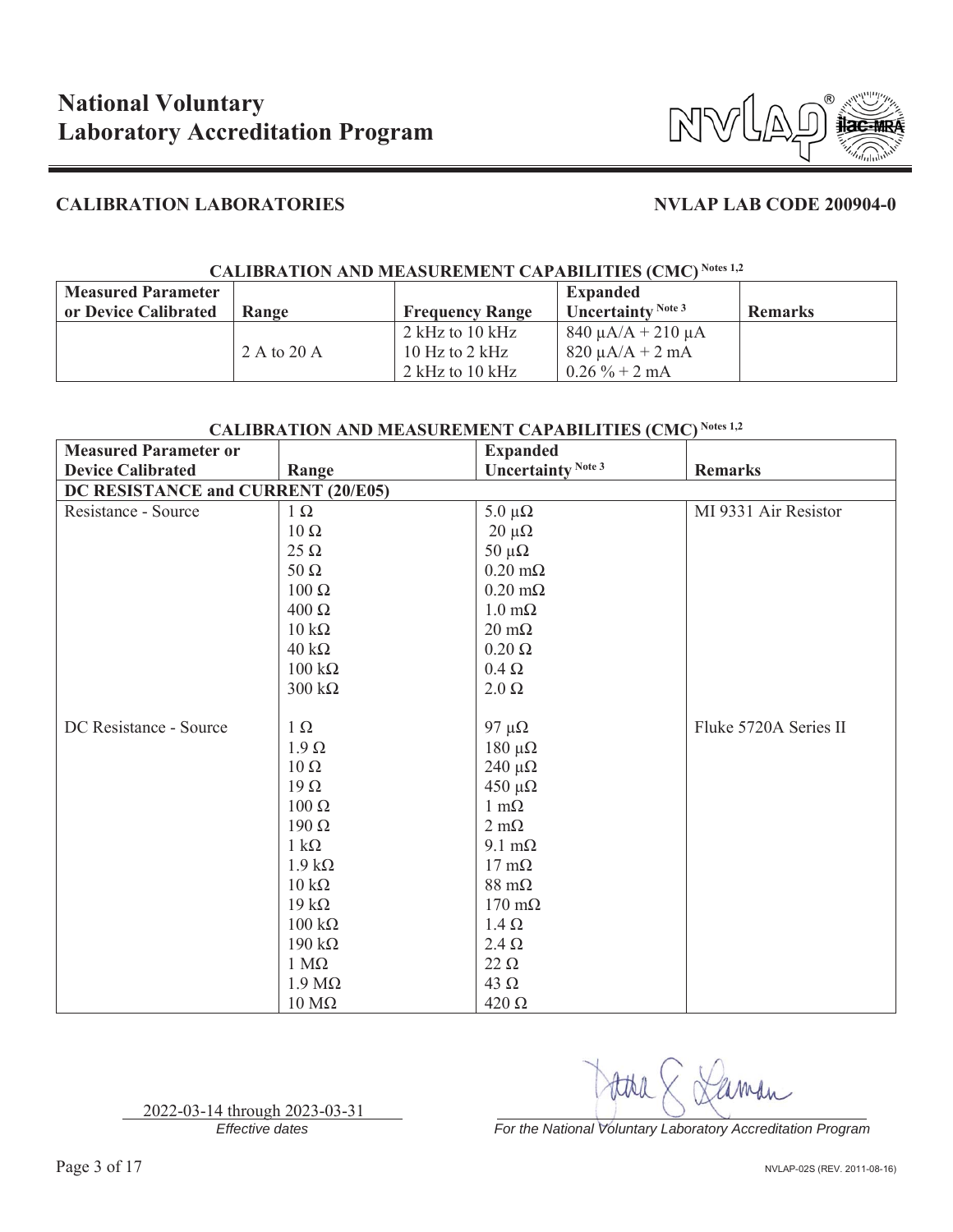

| <b>Measured Parameter or</b> |                                                | <b>Expanded</b>                                            |                           |
|------------------------------|------------------------------------------------|------------------------------------------------------------|---------------------------|
| <b>Device Calibrated</b>     | Range                                          | <b>Uncertainty Note 3</b>                                  | <b>Remarks</b>            |
|                              | $19 \text{ M}\Omega$                           | $930 \Omega$                                               |                           |
|                              | $100 \text{ M}\Omega$                          | $12 k\Omega$                                               |                           |
|                              |                                                |                                                            |                           |
| Resistance – Measure and     | $0 \Omega$ to $2 \Omega$                       | $2.1 \mu\Omega/\Omega + 11 \mu\Omega$                      | Fluke 8508 w/air resistor |
| measuring equipment          | 2 $\Omega$ to 20 $\Omega$                      | $0.65 \mu\Omega/\Omega + 11 \mu\Omega$                     | in ratio mode             |
|                              | 20 $\Omega$ to 200 $\Omega$                    | $0.65 \mu\Omega/\Omega + 70 \mu\Omega$                     |                           |
|                              | $200 \Omega$ to $2 k\Omega$                    | $0.65 \mu\Omega/\Omega + 940 \mu\Omega$                    |                           |
|                              | 2 k $\Omega$ to 20 k $\Omega$                  | $0.65 \mu\Omega/\Omega + 20 \mu\Omega$                     |                           |
|                              | 20 k $\Omega$ to 200 k $\Omega$                | $0.65 \mu\Omega/\Omega + 140 \text{ m}\Omega$              |                           |
|                              | 200 k $\Omega$ to 2 M $\Omega$                 | $0.80$ μ $\Omega/\Omega$ + 2.1 Ω                           |                           |
|                              |                                                |                                                            | Fluke 8508A w/resistor    |
|                              | $0 \Omega$ (floor)<br>$0 \Omega$ to $2 \Omega$ | 4.5 $\mu\Omega$<br>$17 \mu\Omega/\Omega$ + 6.2 $\mu\Omega$ |                           |
|                              | $2 \Omega$ to $20 \Omega$                      | 7.8 $\mu\Omega/\Omega$ + 44 $\mu\Omega$                    |                           |
|                              | 20 $\Omega$ to 200 $\Omega$                    | 7.6 $\mu\Omega/\Omega$ + 65 $\mu\Omega$                    |                           |
|                              | $200 \Omega$ to $2 k\Omega$                    | $7.5 \mu\Omega/\Omega + 510 \mu\Omega$                     |                           |
|                              | 2 k $\Omega$ to 20 k $\Omega$                  | $7.5 \mu\Omega/\Omega$ + 5.8 m $\Omega$                    |                           |
|                              | 20 k $\Omega$ to 200 k $\Omega$                | $7.6 \mu\Omega/\Omega$ + 630 m $\Omega$                    |                           |
|                              | 200 k $\Omega$ to 2 M $\Omega$                 | 8.3 $\mu\Omega/\Omega$ + 6.4 $\Omega$                      |                           |
|                              | 2 M $\Omega$ to 20 M $\Omega$                  | 9.7 μ $\Omega/\Omega$ + 14 $\Omega$                        |                           |
|                              | $20 \text{ M}\Omega$ to $200 \text{ M}\Omega$  | $24 \mu\Omega/\Omega + 1 k\Omega$                          |                           |
|                              | 200 M $\Omega$ to 2 G $\Omega$                 | 59 $\mu\Omega/\Omega$ + 100 k $\Omega$                     |                           |
|                              | 2 G $\Omega$ to 20 G $\Omega$                  | 520 $\mu\Omega/\Omega$ + 10 M $\Omega$                     |                           |
|                              |                                                |                                                            |                           |
| Clamp on Ammeter             | 20.5 A to 150A                                 | $0.51 \% + 0.15 A$                                         | Fluke 5522A w/5500A/Coil  |
| Non-Toroidal/Hall effect     | 150 A to 1000 A                                | $0.51 \% + 0.59 A$                                         |                           |
| DC Current - Source          | 0 A to 220 μA                                  | $41 \mu A/A + 4.7 nA$                                      | Fluke 5720A Series II     |
|                              | 220 µA to 2.2 mA                               | $36 \mu A/A + 5.5 nA$                                      |                           |
|                              | 2.2 mA to 22 mA                                | $36 \mu A/A + 33 nA$                                       |                           |
|                              | 22 mA to 220 mA                                | $46 \mu A/A + 0.68 \mu A$                                  |                           |
|                              | 220 mA to 2.2 A                                | $82 \mu A/A + 11 \mu A$                                    |                           |
|                              | 2.2 A to 11 A                                  | $370 \mu A/A + 380 \mu A$                                  |                           |
|                              | 11 A to 20.5 A                                 | 790 μA/A + 850 μA                                          | Fluke 5522A               |
|                              | 20.5 A to 41 A                                 | $0.11 \% + 2 mA$                                           | Dual 5522As in Parallel   |

## **CALIBRATION AND MEASUREMENT CAPABILITIES (CMC) Notes 1,2**

2022-03-14 through 2023-03-31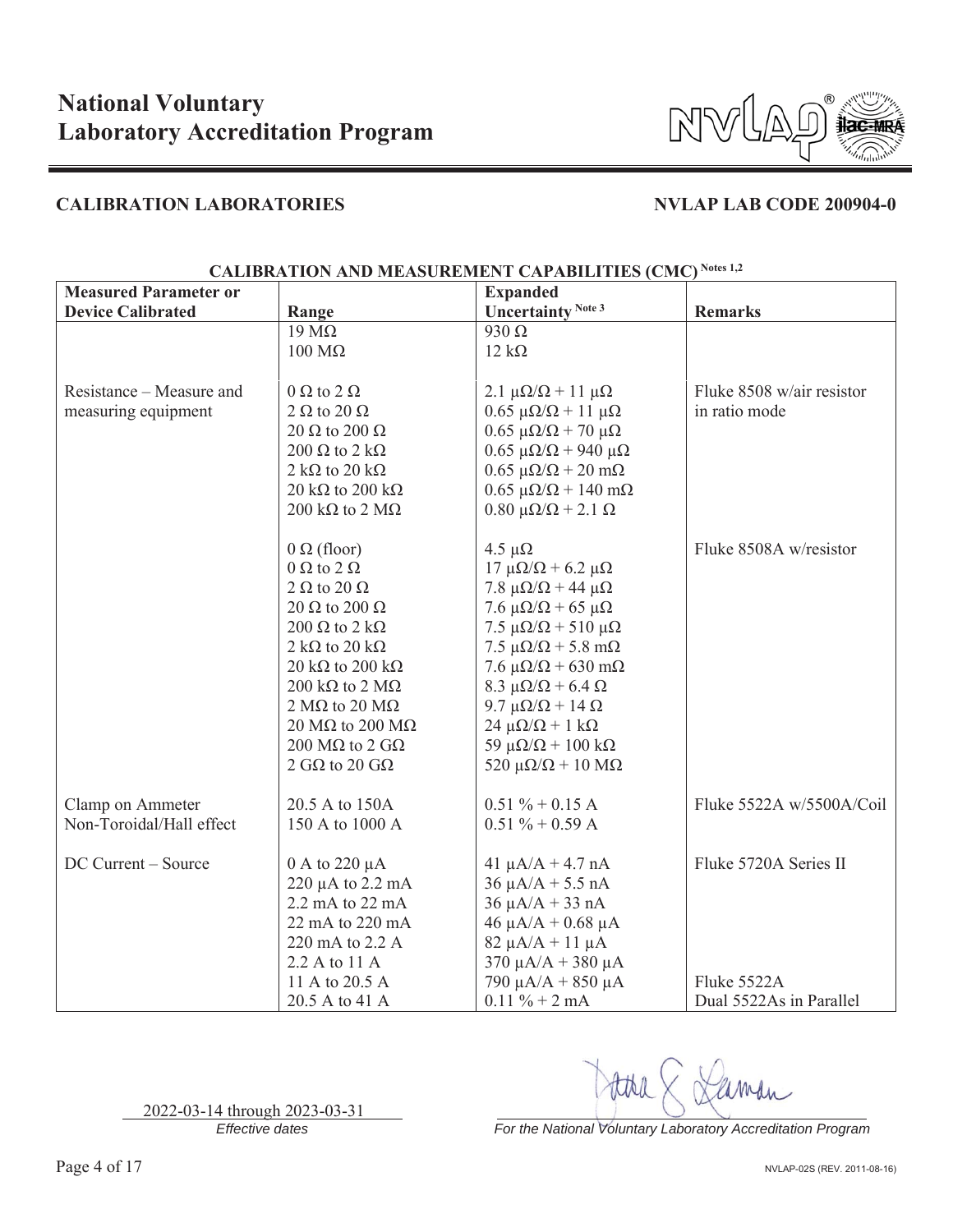

|                              | CALIBRATION AND MEASUREMENT CAPABILITIES (CMC) |                              |                       |  |  |
|------------------------------|------------------------------------------------|------------------------------|-----------------------|--|--|
| <b>Measured Parameter or</b> |                                                | <b>Expanded</b>              |                       |  |  |
| <b>Device Calibrated</b>     | Range                                          | Uncertainty Note 3           | <b>Remarks</b>        |  |  |
| DC Current - Measure and     | 0 A (floor)                                    | $0.41$ nA                    | Fluke 8508A w/current |  |  |
| measuring equipment          | $0 \mu A$ to 200 $\mu A$                       | $12 \mu A/A + 0.41 nA$       | source                |  |  |
|                              | $200 \mu A$ to $2 \mu A$                       | $13 \mu A/A + 4.1 nA$        |                       |  |  |
|                              | 2 mA to 20 mA                                  | $14 \mu A/A + 42 nA$         |                       |  |  |
|                              | 20 mA to 200 mA                                | $37 \mu A/A + 860 nA$        |                       |  |  |
|                              | $200 \text{ mA}$ to $2 \text{ A}$              | $170 \mu A/A + 19 \mu A$     |                       |  |  |
|                              | 2 A to 20 A                                    | $390 \mu A/A + 650 \mu A$    |                       |  |  |
|                              |                                                |                              |                       |  |  |
|                              | 20 A to 100 A                                  | $0.3\%$                      | 8508A w/Shunt and     |  |  |
|                              |                                                |                              | <b>Current Source</b> |  |  |
| DC VOLTAGE (20/E06)          |                                                |                              |                       |  |  |
| DC Voltage - Source          | $0$ mV to $200$ mV                             | $8.6 \mu V/V + 0.57 \mu V$   | Fluke 5720A Series II |  |  |
|                              | 200 mA to 2 V                                  | 5.6 $\mu$ V/V + 0.81 $\mu$ V |                       |  |  |
|                              | 2 V to 10 V                                    | $4.3 \mu V/V + 3.3 \mu V$    |                       |  |  |
|                              | $10 V$ to $20 V$                               | $4.3 \mu V/V + 4.5 \mu V$    |                       |  |  |
|                              | 20 V to 200 V                                  | $5.6 \mu V/V + 45 \mu V$     |                       |  |  |
|                              | 200 V to 1100 V                                | $7.0 \mu V/V + 510 \mu V$    |                       |  |  |
|                              |                                                |                              |                       |  |  |
| DC Voltage – Measure and     | $0 V$ (floor)                                  | $110 \text{ nV}$             | Fluke 8508A w/voltage |  |  |
| measuring equipment          | $0 V$ to $200 mV$                              | 5.1 $\mu$ V/V + 0.14 $\mu$ V | source                |  |  |
|                              | $200 \text{ mV}$ to $2 \text{V}$               | $3.4 \mu V/V + 0.52 \mu V$   |                       |  |  |
|                              | 2 V to 20 V                                    | $3.1 \mu V/V + 4.3 \mu V$    |                       |  |  |
|                              | 20 V to 200 V                                  | $4.7 \mu V/V + 49 \mu V$     |                       |  |  |
|                              | 200 V to 1050 V                                | $4.9 \mu V/V + 650 \mu V$    |                       |  |  |

## **CALIBRATION AND MEASUREMENT CAPABILITIES (CMC) Notes 1,2**

## CALIBRATION AND MEASUREMENT CAPABILITIES (CMC) Notes 1,2

| <b>Measured Parameter</b>  |                                 |                        | <b>Expanded</b>             |                       |
|----------------------------|---------------------------------|------------------------|-----------------------------|-----------------------|
| or Device Calibrated       | Range                           | <b>Frequency Range</b> | <b>Uncertainty</b> Note $3$ | <b>Remarks</b>        |
| <b>AC VOLTAGE (20/E09)</b> |                                 |                        |                             |                       |
| AC Voltage – Source        | $0 \text{ V}$ to $2 \text{ mV}$ | 10 Hz to 20 Hz         | $560 \mu V/V + 30 \mu V$    | Fluke 5720A Series II |
|                            |                                 | $20$ Hz to 40 Hz       | $480 \mu V/V + 30 \mu V$    |                       |
|                            |                                 | $40$ Hz to 20 kHz      | $510 \mu V/V + 4.2 \mu V$   |                       |
|                            |                                 | 20 kHz to 50 kHz       | 540 $\mu$ V/V + 4.2 $\mu$ V |                       |
|                            |                                 | 50 kHz to 100 kHz      | $860 \mu V/V + 5.2 \mu V$   |                       |
|                            |                                 | 100 kHz to 300 kHz     | $0.11\% + 10 \mu V$         |                       |

2022-03-14 through 2023-03-31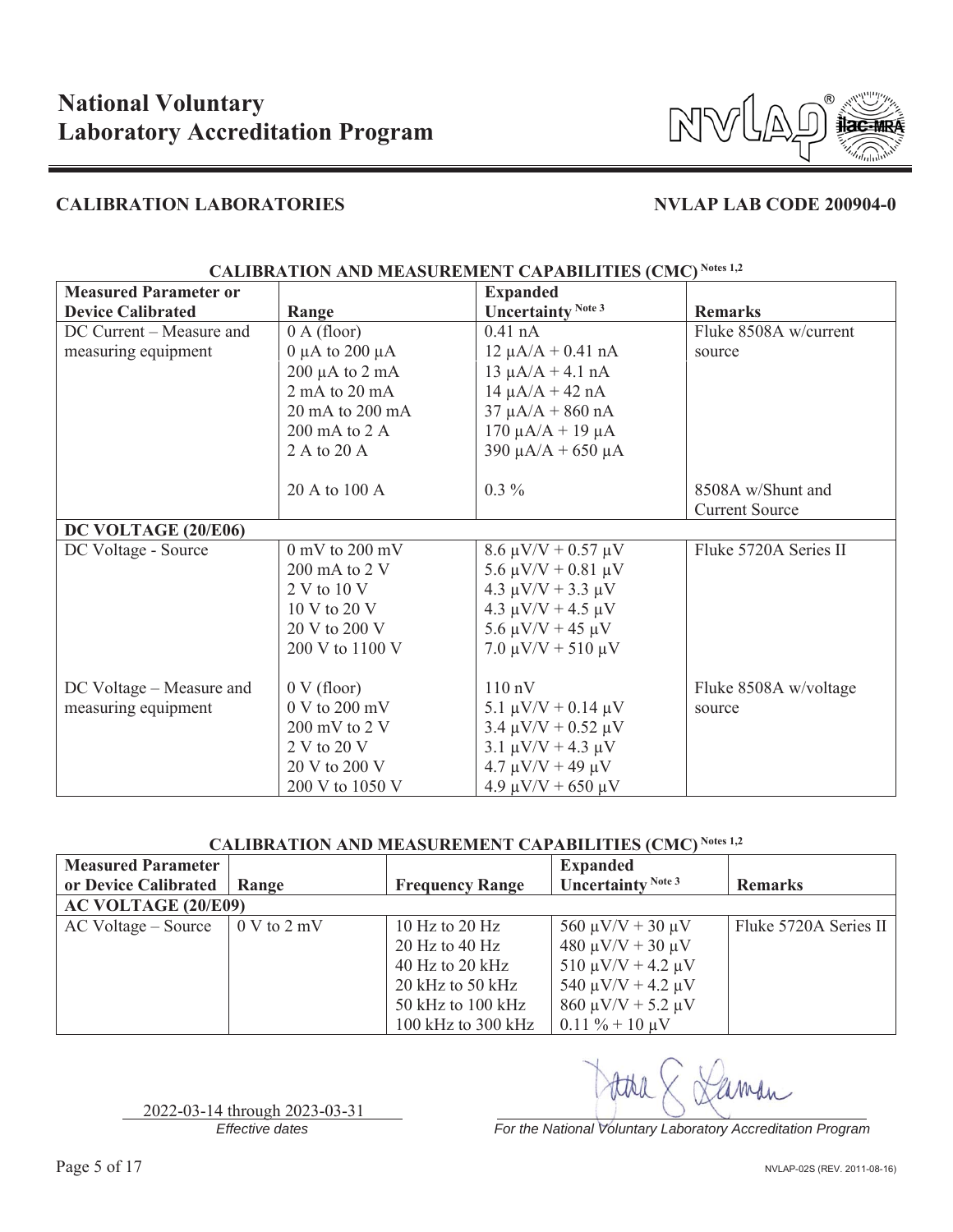

| <b>Measured Parameter</b> |                                     |                                     | <b>Expanded</b>             |                |
|---------------------------|-------------------------------------|-------------------------------------|-----------------------------|----------------|
| or Device Calibrated      | Range                               | <b>Frequency Range</b>              | <b>Uncertainty Note 3</b>   | <b>Remarks</b> |
|                           |                                     | 300 kHz to 500 kHz                  | $0.20\% + 20\,\mu\text{V}$  |                |
|                           |                                     | 500 kHz to 1 MHz                    | $0.34 \% + 21 \mu V$        |                |
|                           |                                     |                                     |                             |                |
|                           | $2$ mV to $20$ mV                   | 10 Hz to 20 Hz                      | $260 \mu V/V + 4.1 \mu V$   |                |
|                           |                                     | 20 Hz to 40 Hz                      | $120 \mu V/V + 4.1 \mu V$   |                |
|                           |                                     | 40 Hz to 20 kHz                     | $120 \mu V/V + 4.1 \mu V$   |                |
|                           |                                     | 20 kHz to 50 kHz                    | $230 \mu V/V + 4.1 \mu V$   |                |
|                           |                                     | 50 kHz to 100 kHz                   | 530 $\mu$ /V + 5.1 $\mu$ V  |                |
|                           |                                     | 100 kHz to 300 kHz                  | $0.11 \% + 11 \mu V$        |                |
|                           |                                     | 300 kHz to 500 kHz                  | $0.15 \% + 23 \mu V$        |                |
|                           |                                     | 500 kHz to 1 MHz                    | $0.28 \% + 28 \mu V$        |                |
|                           |                                     |                                     |                             |                |
|                           | $20 \text{ mV}$ to $200 \text{ mV}$ | 10 Hz to 20 Hz                      | $250 \mu V/V + 12 \mu V$    |                |
|                           |                                     | 20 Hz to 40 Hz                      | $100 \mu V/V + 7.1 \mu V$   |                |
|                           |                                     | 40 Hz to 20 kHz                     | 90 μV/V + 7.1 μV            |                |
|                           |                                     | 20 kHz to 50 kHz                    | $210 \mu V/V + 7.4 \mu V$   |                |
|                           |                                     | $50$ kHz to $100$ kHz               | $470 \mu V/V + 18 \mu V$    |                |
|                           |                                     | 100 kHz to 300 kHz                  | 920 $\mu$ V/V + 56 $\mu$ V  |                |
|                           |                                     | 300 kHz to 500 kHz                  | $0.14\% + 200 \mu V$        |                |
|                           |                                     | 500 kHz to 1 MHz                    | $0.28 \% + 200 \mu V$       |                |
|                           |                                     |                                     |                             |                |
|                           | $200 \text{ mV}$ to $2 \text{V}$    | 10 Hz to 20 Hz                      | $250 \mu V/V + 46 \mu V$    |                |
|                           |                                     | 20 Hz to 40 Hz                      | 94 $\mu$ V/V + 26 $\mu$ V   |                |
|                           |                                     | 40 Hz to 20 kHz                     | $47 \mu V/V + 20 \mu V$     |                |
|                           |                                     | 20 kHz to 50 kHz                    | $77 \mu V/V + 43 \mu V$     |                |
|                           |                                     | 50 kHz to 100 kHz                   | $110 \mu V/V + 69 \mu V$    |                |
|                           |                                     | 100 kHz to 300 kHz                  | 430 μV/V + 100 μV           |                |
|                           |                                     | 300 kHz to 500 kHz                  | $0.10\% + 210\,\mu\text{V}$ |                |
|                           |                                     | 500 kHz to 1 MHz                    | $0.17 \% + 310 \mu V$       |                |
|                           |                                     |                                     |                             |                |
|                           | 2 V to 20 V                         | 10 Hz to 20 Hz                      | $240 \mu V/V + 430 \mu V$   |                |
|                           |                                     | 20 Hz to 40 Hz                      | 93 $\mu$ V/V + 220 $\mu$ V  |                |
|                           |                                     | 40 Hz to 20 kHz<br>20 kHz to 50 kHz | $47 \mu V/V + 130 \mu V$    |                |
|                           |                                     | 50 kHz to 100 kHz                   | $77 \mu V/V + 130 \mu V$    |                |
|                           |                                     |                                     | $100 \mu V/V + 220 \mu V$   |                |

## **CALIBRATION AND MEASUREMENT CAPABILITIES (CMC) Notes 1,2**

*Effective dates For the National Voluntary Laboratory Accreditation Program*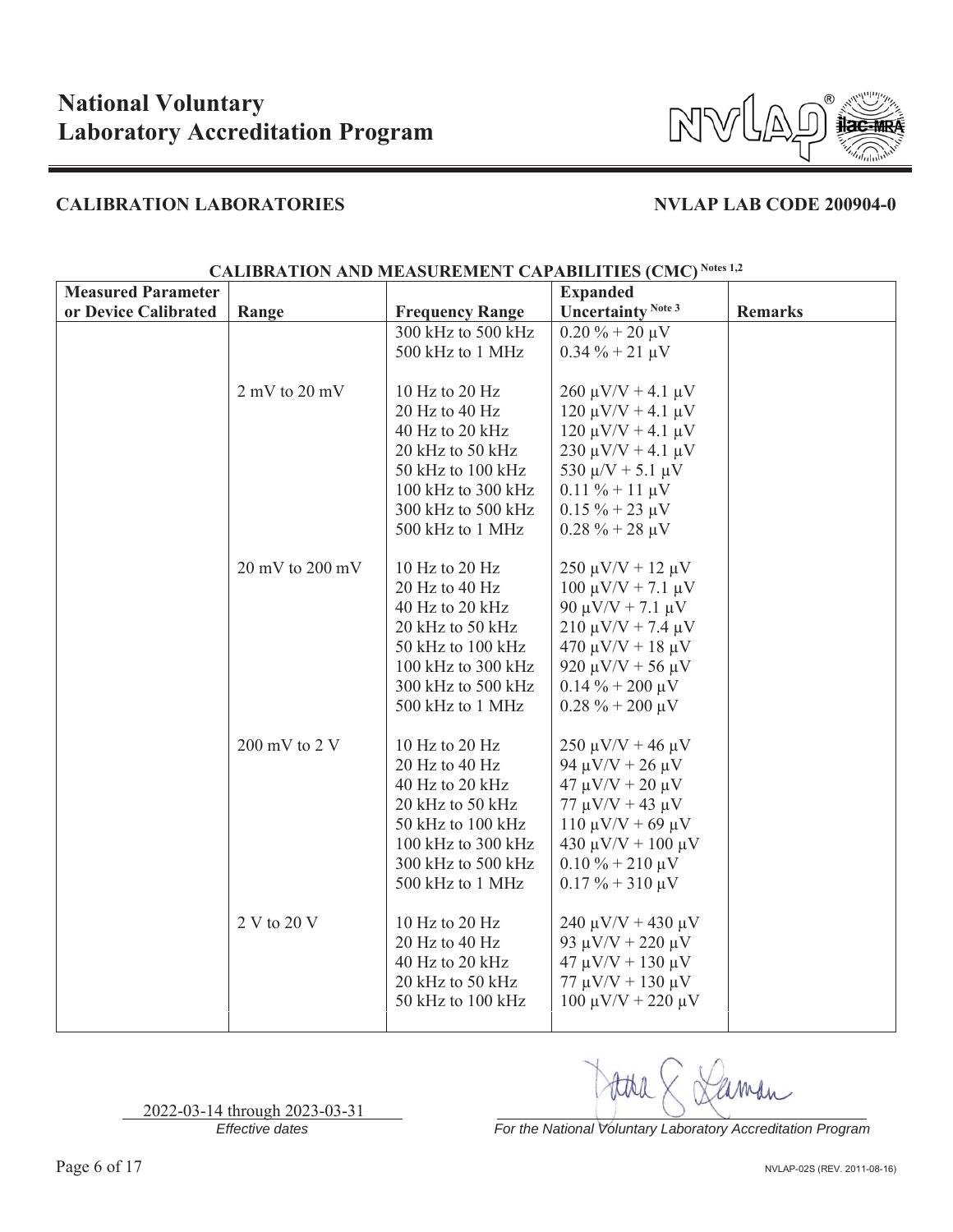

| <b>Measured Parameter</b>                          |                    |                                                                                                                                                                             | <b>Expanded</b>                                                                                                                                                                                                                  |                                 |
|----------------------------------------------------|--------------------|-----------------------------------------------------------------------------------------------------------------------------------------------------------------------------|----------------------------------------------------------------------------------------------------------------------------------------------------------------------------------------------------------------------------------|---------------------------------|
| or Device Calibrated                               | Range              | <b>Frequency Range</b>                                                                                                                                                      | Uncertainty Note 3                                                                                                                                                                                                               | <b>Remarks</b>                  |
|                                                    |                    | 100 kHz to 300 kHz                                                                                                                                                          | $280 \mu V/V + 610 \mu V$                                                                                                                                                                                                        |                                 |
|                                                    |                    | 300 kHz to 500 kHz                                                                                                                                                          | $0.10\% + 2$ mV                                                                                                                                                                                                                  |                                 |
|                                                    |                    | 500 kHz to 1 MHz                                                                                                                                                            | $0.15 \% + 3.3$ mV                                                                                                                                                                                                               |                                 |
|                                                    | 20 V to 200 V      | 10 Hz to 20 Hz<br>$20$ Hz to $40$ Hz                                                                                                                                        | $250 \mu V/V + 4.5 \ mV$<br>$95 \mu V/V + 2.6 \ mV$                                                                                                                                                                              |                                 |
|                                                    |                    | 40 Hz to 20 kHz                                                                                                                                                             | $55 \mu V/V + 1.6 \ mV$                                                                                                                                                                                                          |                                 |
|                                                    |                    | 20 kHz to 50 kHz                                                                                                                                                            | $82 \mu V/V + 1.8 \ mV$                                                                                                                                                                                                          |                                 |
|                                                    |                    | 50 kHz to 100 kHz                                                                                                                                                           | $150 \mu V/V + 2.9 \text{ mV}$                                                                                                                                                                                                   |                                 |
|                                                    | 200 V to 750 V     | 30 kHz to 50 kHz<br>50 kHz to 100 kHz                                                                                                                                       | $610 \mu V/V + 23 \mu V$<br>$0.23 \% + 47 mV$                                                                                                                                                                                    | Fluke 5720A<br>w/5725A          |
|                                                    | 200 V to 1,100 V   | 40 Hz to 1 kHz<br>1 kHz to 20 kHz<br>20 kHz to 30 kHz                                                                                                                       | 98 $\mu$ V/V + 4.1 mV<br>$170 \mu V/V + 16 \ mV$<br>$610 \mu V/V + 59 \mu V$                                                                                                                                                     |                                 |
| AC Voltage -<br>Measure and<br>measuring equipment | $0$ mV to $200$ mV | 1 Hz to 10 Hz<br>10 Hz to 40 Hz<br>40 Hz to 100 Hz<br>100 Hz to 2 kHz<br>2 kHz to 10 kHz<br>10 kHz to 30 kHz<br>30 kHz to 100 kHz                                           | $170 \mu V/V + 14 \mu V$<br>$140 \mu V/V + 4.2 \mu V$<br>$120 \mu V/V + 4.2 \mu V$<br>$110 \mu V/V + 2.2 \mu V$<br>$110 \mu V/V + 4.2 \mu V$<br>$320 \mu V/V + 8.2 \mu V$<br>$720 \mu V/V + 20 \mu V$                            | Fluke 8508A<br>w/voltage source |
|                                                    | 200 mV to 2 V      | 1 Hz to 10 Hz<br>10 Hz to 40 Hz<br>40 Hz to 100 Hz<br>100 Hz to 2 kHz<br>2 kHz to 10 kHz<br>10 kHz to 30 kHz<br>30 kHz to 100 kHz<br>100 kHz to 300 kHz<br>300 kHz to 1 MHz | $160 \mu V/V + 120 \mu V$<br>$120 \mu V/V + 28 \mu V$<br>93 μV/V + 28 μV<br>$80 \mu V/V + 28 \mu V$<br>$110 \mu V/V + 28 \mu V$<br>$230 \mu V/V + 45 \mu V$<br>600 $\mu$ V/V + 200 $\mu$ V<br>$0.30\% + 2$ mV<br>$1.0\% + 20$ mV |                                 |

## **CALIBRATION AND MEASUREMENT CAPABILITIES (CMC) Notes 1,2**

*Effective dates For the National Voluntary Laboratory Accreditation Program*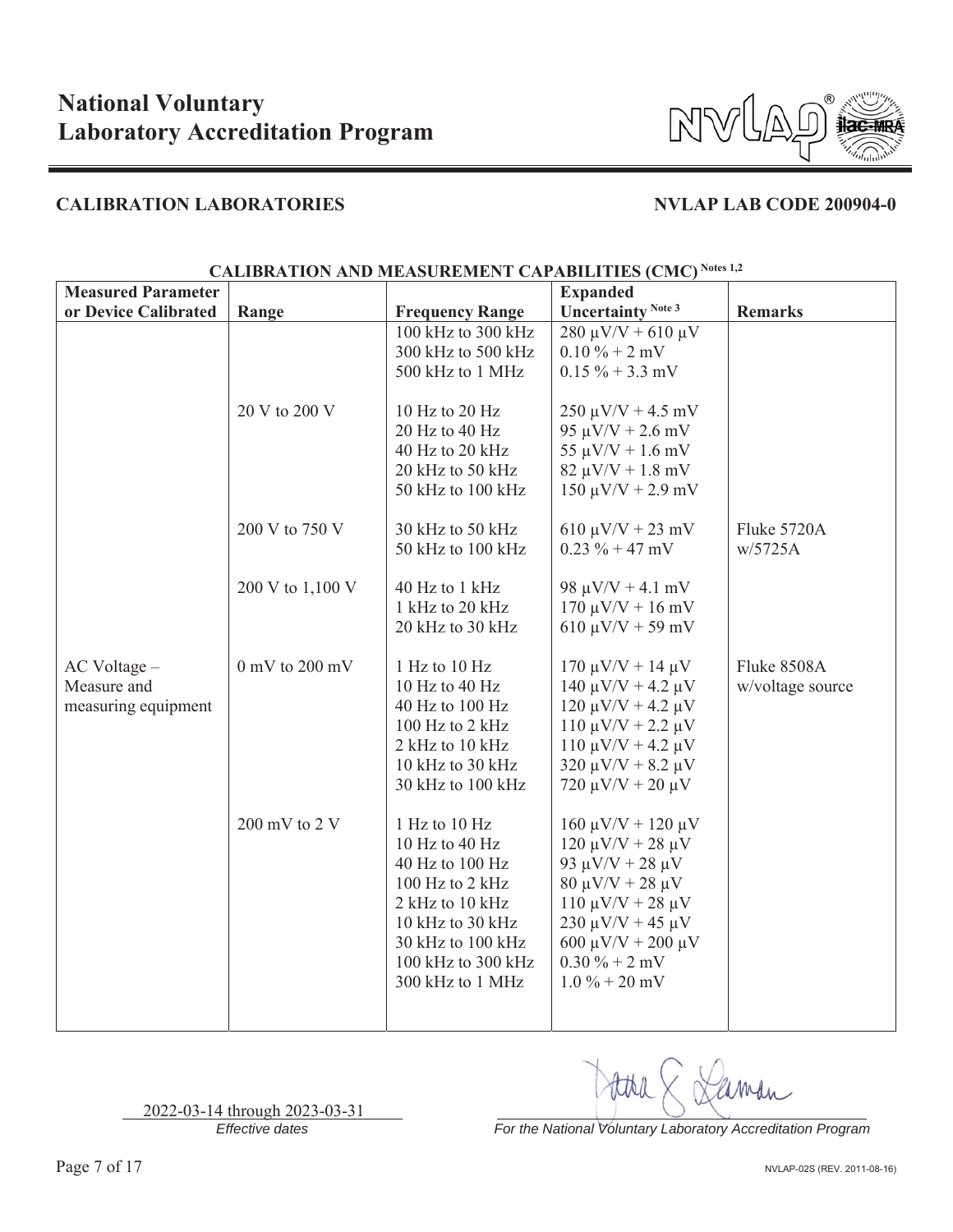

| <b>Measured Parameter</b> |                                     |                        | <b>Expanded</b>                 |                  |
|---------------------------|-------------------------------------|------------------------|---------------------------------|------------------|
| or Device Calibrated      | Range                               | <b>Frequency Range</b> | <b>Uncertainty Note 3</b>       | <b>Remarks</b>   |
|                           | 2 V to 20 V                         | 1 Hz to 10 Hz          | $160 \mu V/V + 220 \mu V$       |                  |
|                           |                                     | 10 Hz to 40 Hz         | $120 \mu V/V + 120 \mu V$       |                  |
|                           |                                     | 40 Hz to 100 Hz        | 96 μV/V + 83 μV                 |                  |
|                           |                                     | 100 Hz to 2 kHz        | $82 \mu V/V + 83 \mu V$         |                  |
|                           |                                     | 2 kHz to 10 kHz        | $120 \mu V/V + 120 \mu V$       |                  |
|                           |                                     | 10 kHz to 30 kHz       | $220 \mu V/V + 130 \mu V$       |                  |
|                           |                                     | 30 kHz to 100 kHz      | 580 $\mu$ V/V + 260 $\mu$ V     |                  |
|                           |                                     | 100 kHz to 300 kHz     | $0.30 \% + 2 mV$                |                  |
|                           |                                     | 300 kHz to 1 MHz       | $1.0\% + 20$ mV                 |                  |
|                           |                                     |                        |                                 |                  |
|                           | 20 V to 200 V                       | 1 Hz to 10 Hz          | $160 \mu V/V + 1.1 \ mV$        |                  |
|                           |                                     | 10 Hz to 40 Hz         | $120 \mu V/V + 0.71 \text{ mV}$ |                  |
|                           |                                     | 40 Hz to 100 Hz        | $100 \mu V/V + 2 \ mV$          |                  |
|                           |                                     | 100 Hz to 2 kHz        | $86 \mu V/V + 1.2 \ mV$         |                  |
|                           |                                     | 2 kHz to 10 kHz        | $120 \mu V/V + 1.2 \ mV$        |                  |
|                           |                                     | 10 kHz to 30 kHz       | $230 \mu V/V + 1.5 \ mV$        |                  |
|                           |                                     | 30 kHz to 100 kHz      | 590 $\mu$ V/V + 11 mV           |                  |
|                           |                                     |                        |                                 |                  |
|                           | 200 V to 1050 V                     | 40 Hz to 10 kHz        | $120 \mu V/V + 31 \ mV$         |                  |
|                           |                                     | 10 kHz to 30 kHz       | $250 \mu V/V + 47 \ mV$         |                  |
|                           |                                     | 30 kHz to 100 kHz      | $670 \mu V/V + 200 \mu V$       |                  |
|                           |                                     |                        |                                 |                  |
|                           | $0$ mV to $10$ mV                   | 100 kHz to 300 kHz     | $1.4\% + 11 \mu V$              | HP 3458A opt 02  |
|                           |                                     | 300 kHz to 1 MHz       | $1.4\% + 9.9\,\mu\text{V}$      | w/voltage source |
|                           |                                     | 1 MHz to 4 MHz         | $8.2 \% + 11 \mu V$             |                  |
|                           | $10 \text{ mV}$ to $100 \text{ mV}$ | 100 kHz to 300 kHz     | $0.35 \% + 17 \mu V$            |                  |
|                           |                                     | 300 kHz to 1 MHz       | $1.3 \% + 14 \mu V$             |                  |
|                           |                                     | 1 MHz to 4 MHz         | $1.8\% + 13 \mu V$              |                  |
|                           |                                     | 4 MHz to 8 MHz         | $4.7 \% + 94 \mu V$             |                  |
|                           |                                     | 8 MHz to 10 MHz        | $18 \% + 270 \mu V$             |                  |
|                           |                                     |                        |                                 |                  |
|                           | $100 \text{ mV}$ to $1 \text{V}$    | 100 kHz to 300 kHz     | $0.35 \% + 140 \mu V$           |                  |
|                           |                                     | 300 kHz to 1 MHz       | $1.2\% + 130 \mu V$             |                  |
|                           |                                     | 1 MHz to 2 MHz         | $1.8\% + 120 \,\mu\text{V}$     |                  |
|                           |                                     | 2 MHz to 4 MHz         | $4.7\% + 820 \,\mu\text{V}$     |                  |

## **CALIBRATION AND MEASUREMENT CAPABILITIES (CMC) Notes 1,2**

2022-03-14 through 2023-03-31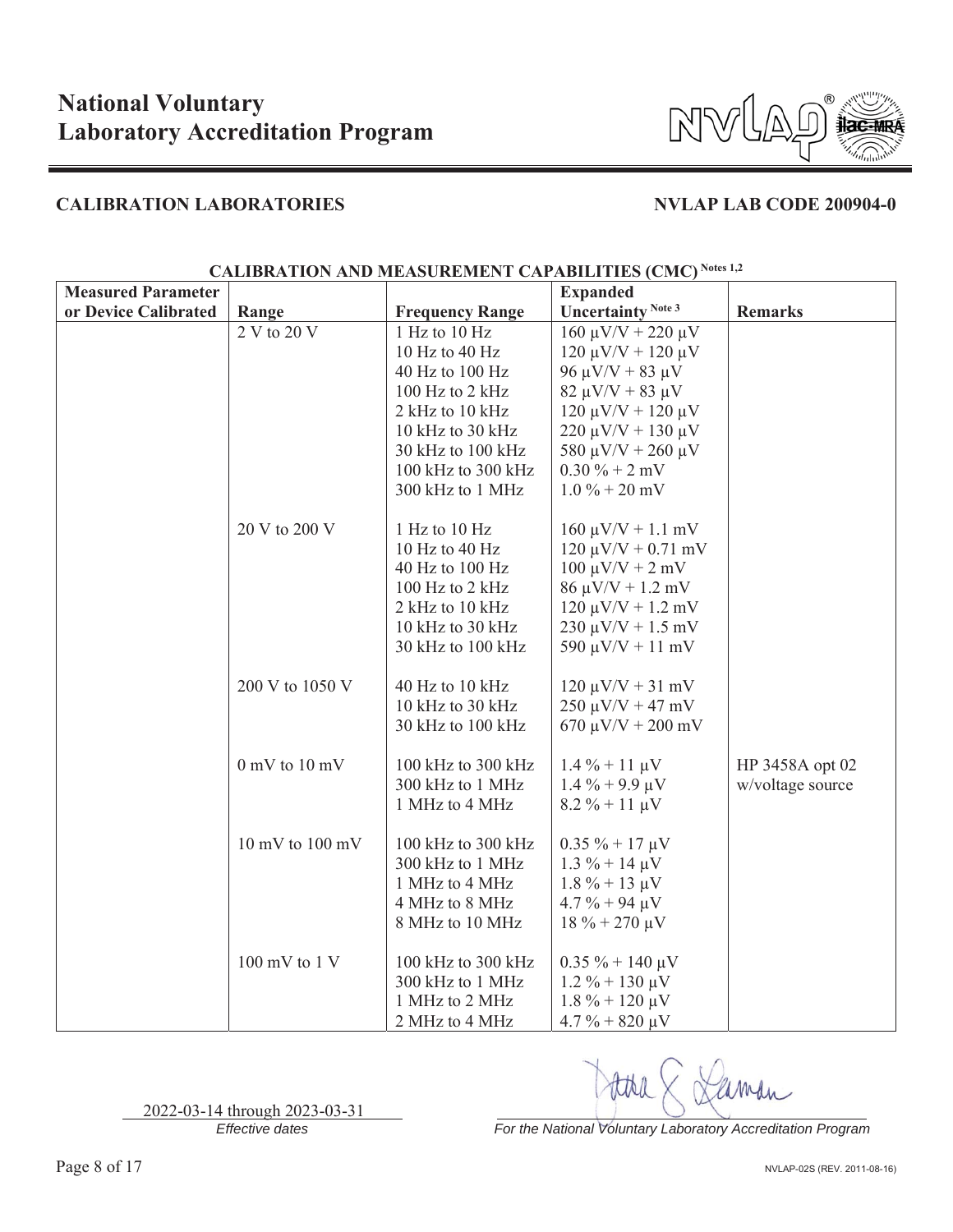

| <b>Measured Parameter</b> |                             |                        | <b>Expanded</b>           |                |
|---------------------------|-----------------------------|------------------------|---------------------------|----------------|
| or Device Calibrated      | Range                       | <b>Frequency Range</b> | <b>Uncertainty Note 3</b> | <b>Remarks</b> |
|                           |                             | 4 MHz to 8 MHz         | $4.7\% + 940 \mu V$       |                |
|                           |                             | 8 MHz to 10 MHz        | $18\% + 2.5$ mV           |                |
|                           |                             |                        |                           |                |
|                           | 1 V to 10 V                 | 100 kHz to 300 kHz     | $0.35 \% + 1.2$ mV        |                |
|                           |                             | 300 kHz to 1 MHz       | $1.2\% + 1.2$ mV          |                |
|                           |                             | 1 MHz to 2 MHz         | $1.8\% + 1.2$ mV          |                |
|                           |                             | 2 MHz to 4 MHz         | $4.8\% + 8.2$ mV          |                |
|                           |                             | 4 MHz to 8 MHz         | $4.8\% + 9.4$ mV          |                |
|                           |                             | 8 MHz to 10 MHz        | $18 \% + 14 mV$           |                |
| LF CAPACITANCE (20/E10)   |                             |                        |                           |                |
| Capacitance - Source      | 220 pF to 400 pF            | 10 Hz to 10 kHz        | $0.04 \% + 10 pF$         | Fluke 5522A    |
|                           | $0.4$ nF to $1.1$ nF        | 10 Hz to 10 kHz        | $0.24 \% + 0.01$ nF       |                |
|                           | 1.1 $nF$ to 3.3 $nF$        | 10 Hz to 10 kHz        | $0.34 \% + 0.01$ nF       |                |
|                           | 3.3 nF to 11 nF             | 10 Hz to 10 kHz        | $0.21 \% + 0.01 nF$       |                |
|                           | 11 nF to 33 nF              | 10 Hz to 10 kHz        | $0.12 \% + 0.1 nF$        |                |
|                           | 33 nF to 110 nF             | 10 Hz to 10 kHz        | $0.18 \% + 0.1 nF$        |                |
|                           | 110 nF to 330 nF            | 10 Hz to 10 kHz        | $0.18 \% + 0.3 nF$        |                |
|                           | $0.33 \mu F$ to $1.1 \mu F$ | 10 Hz to 600 kHz       | $0.18 \% + 0.001 \mu F$   |                |
|                           | 1.1 $\mu$ F to 3.3 $\mu$ F  | 10 Hz to 300 kHz       | $0.18 \% + 0.003 \mu F$   |                |
|                           | 3.3 $\mu$ F to 11 $\mu$ F   | 10 Hz to 150 kHz       | $0.19 \% + 0.010 \mu F$   |                |
|                           | 11 $\mu$ F to 33 $\mu$ F    | 10 Hz to 120 kHz       | $0.30\% + 0.01 \,\mu F$   |                |
|                           | 33 µF to 110 µF             | 10 Hz to 80 kHz        | $0.34 \% + 0.10 \mu F$    |                |
|                           | 110 $\mu$ F to 330 $\mu$ F  | 0 Hz to 50 Hz          | $0.34 \% + 0.30 \mu F$    |                |
|                           | 0.33 mF to 1.1 mF           | DC                     | 034 % + 0.001 mF          |                |
|                           | 1.1 mF to $3.3$ mF          | DC                     | $0.33 \% + 0.003$ mF      |                |
|                           | 3.3 mF to 11 mF             | DC                     | $0.33 \% + 0.010$ mF      |                |
|                           | 11 mF to 33 mF              | DC                     | $0.56\% + 0.030$ mF       |                |
|                           | 33 mF to 110 mF             | DC                     | $0.86\% + 0.10$ mF        |                |
|                           |                             |                        |                           |                |
| Capacitance -             | $0.22$ pF to 1 nF           | 10 Hz to 200 Hz        | $2\% + 0.02$ nF           | Fluke 8846A    |
| Measure and               | $1$ nF to $10$ nF           | 10 Hz to 200 Hz        | $0.84\% + 0.039$ nF       | w/capacitor    |
| measuring equipment       | 10 nF to 100 nF             | 10 Hz to 200 Hz        | $0.81 \% + 0.39$ nF       |                |
|                           | $0.1 \mu F$ to $1 \mu F$    | 10 Hz to 200 Hz        | $0.84 \% + 0.0039 \mu F$  |                |
|                           | 1 $\mu$ F to 10 $\mu$ F     | 10 Hz to 100 Hz        | $0.84\% + 0.039 \,\mu F$  |                |
|                           | 10 $\mu$ F to 100 $\mu$ F   | 10 Hz to 80 Hz         | $0.92\% + 0.39 \,\mu F$   |                |

## **CALIBRATION AND MEASUREMENT CAPABILITIES (CMC) Notes 1,2**

*Effective dates For the National Voluntary Laboratory Accreditation Program*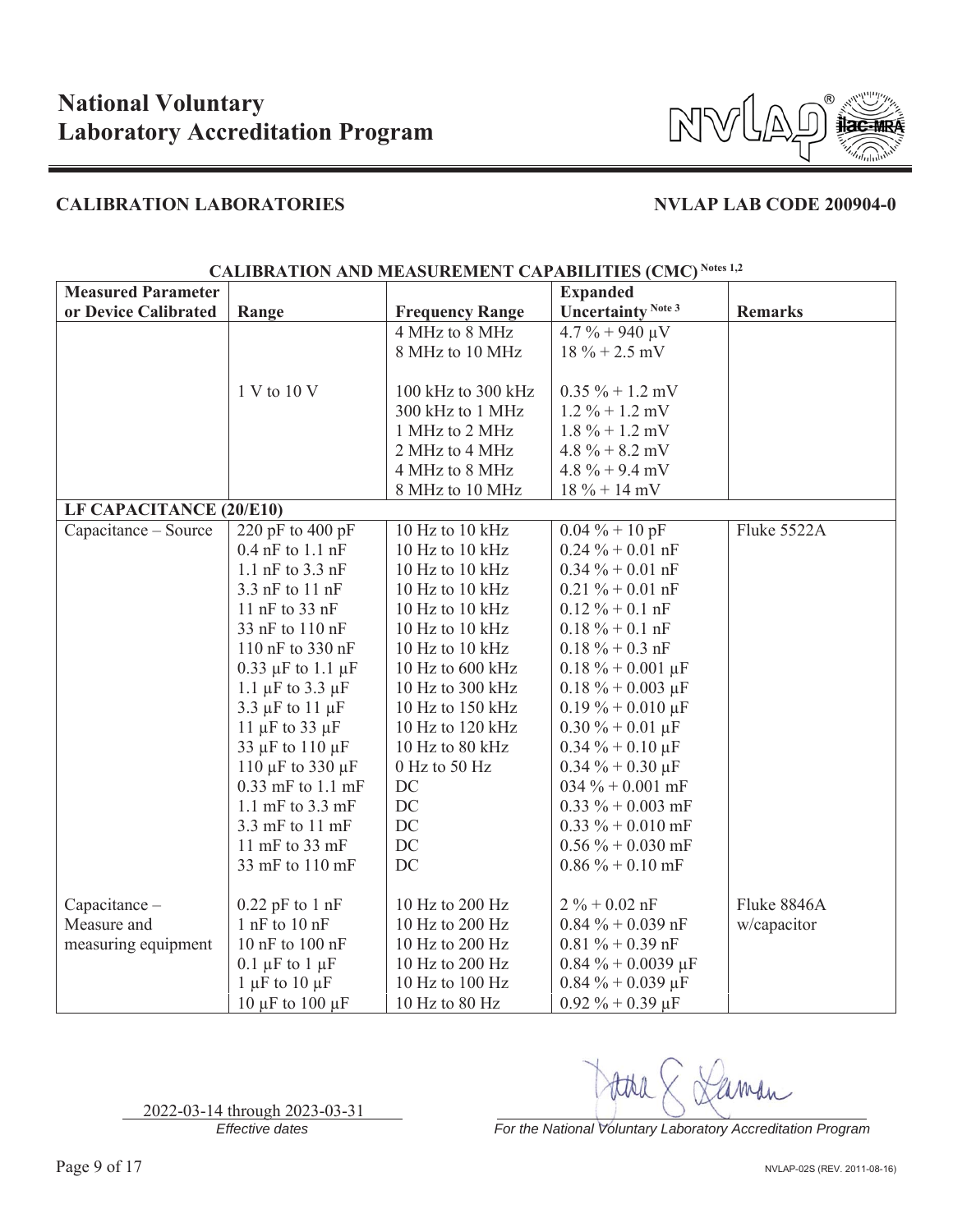

| <b>Measured Parameter</b>                     |                                     | CALIDIVATION AND MERIOUREMENT CALIMDIELIES (CMC) |                                 |                |
|-----------------------------------------------|-------------------------------------|--------------------------------------------------|---------------------------------|----------------|
|                                               |                                     |                                                  | <b>Expanded</b>                 |                |
| or Device Calibrated                          | Range                               | <b>Frequency Range</b>                           | <b>Uncertainty Note 3</b>       | <b>Remarks</b> |
|                                               | $0.1$ mF to $1$ mF                  | 10 Hz to 50 Hz                                   | $\overline{0.91\% + 0.0039}$ mF |                |
|                                               | $1$ mF to $10$ mF                   | DC                                               | $0.90\% + 0.039$ mF             |                |
|                                               | $10 \text{ mF}$ to $100 \text{ mF}$ | DC                                               | $3.3\% + 0.19$ mF               |                |
|                                               |                                     |                                                  |                                 |                |
| LF POWER/ENERGY (20/E12)                      |                                     |                                                  |                                 |                |
| $DC Power -$                                  | $11 \mu W$ to 300 W                 | 330 µA to 330 mA                                 | $0.02\%$                        | Fluke 5522A    |
| measuring equipment                           | 110 mW to 3 kW                      | 330 mA to 3 A                                    | $0.02\%$                        |                |
|                                               | 1 W to 20.5 kW                      | 3 A to 20.5 A                                    | $0.06\%$                        |                |
| AC Power-                                     |                                     |                                                  |                                 |                |
| measuring equipment                           |                                     |                                                  |                                 |                |
| $0$ to 330 mV                                 | 30 mW to 110 mW                     | 45 Hz to 65 Hz                                   | $0.09\%$                        | Fluke 5522A    |
| $(PF = 1, \Phi = 0^{\circ})^{\text{Note } 7}$ | 110 mW to 300 mW                    |                                                  | $0.11\%$                        |                |
|                                               | 300 mW to 730 mW                    |                                                  | 0.10%                           |                |
|                                               | 0.73 W to 1.5 W                     |                                                  | $0.11\%$                        |                |
|                                               | 1.5 W to 6.5 W                      |                                                  | $0.08 \%$                       |                |
|                                               |                                     |                                                  |                                 |                |
| 330 mV to 1020 V                              | 0.11 W to 9 W                       | 45 Hz to 65 Hz                                   | $0.10 \%$                       |                |
| $(PF = 1, \Phi = 0^{\circ})^{\text{Note } 7}$ | 9 W to 33 W                         |                                                  | 0.064%                          |                |
|                                               | 33 W to 92 W                        |                                                  | $0.11\%$                        |                |
|                                               | 92 W to 340 W                       |                                                  | $0.08 \%$                       |                |
|                                               | 340 W to 920 W                      |                                                  | 0.10%                           |                |
|                                               | 920 W to 2.2 kW                     |                                                  | $0.09\%$                        |                |
|                                               |                                     |                                                  |                                 |                |
|                                               | 2.2 kW to 4.6 kW                    |                                                  | $0.11\%$                        |                |
|                                               | 4.6 kW to 20.9 kW                   |                                                  | $0.092\%$                       |                |
| PHASE METERS (20/E15)                         |                                     |                                                  |                                 |                |
| Measuring and                                 | $0^\circ$ to $180^\circ$            | 10 Hz to 65 Hz                                   | $0.08^\circ$                    | Fluke 5522A    |
| measuring equipment                           |                                     | 65 Hz to 500 Hz                                  | $0.20^\circ$                    |                |
|                                               |                                     | 500 Hz to 1 kHz                                  | $0.39^\circ$                    |                |
|                                               |                                     | 1 kHz to 5 kHz                                   | $2.0^\circ$                     |                |
|                                               |                                     | 5 kHz to 10 kHz                                  | $3.9^\circ$                     |                |
|                                               |                                     |                                                  |                                 |                |
|                                               |                                     | 10 kHz to 20 kHz                                 | $7.9^\circ$                     |                |
|                                               |                                     |                                                  |                                 |                |

### CALIBRATION AND MEASUREMENT CAPABILITIES (CMC) Notes 1,2

2022-03-14 through 2023-03-31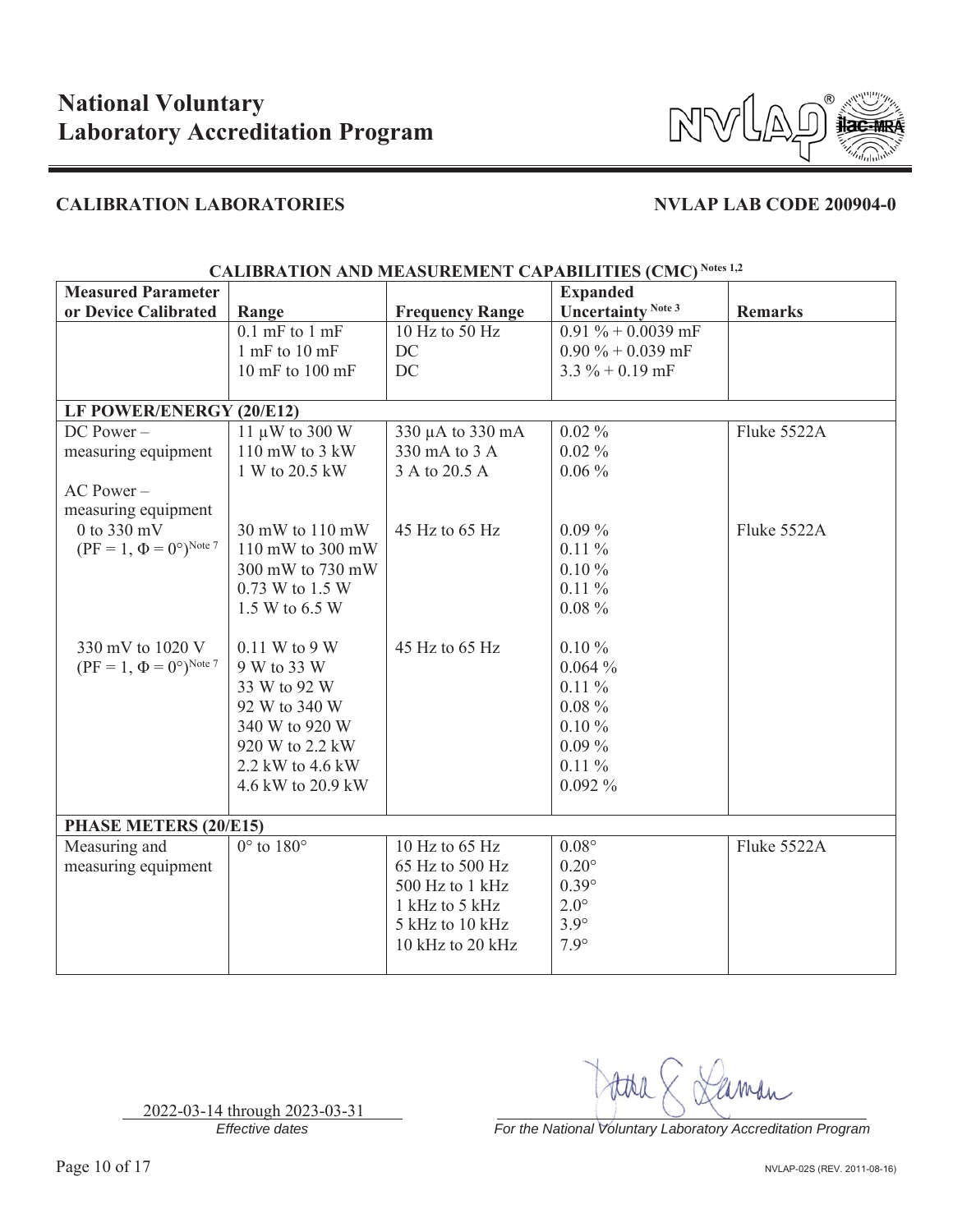

| <b>CALIBRATION AND MEASUREMENT CAPABILITIES (CMC) Notes 1,2</b> |                     |                              |                          |
|-----------------------------------------------------------------|---------------------|------------------------------|--------------------------|
| <b>Measured Parameter or</b>                                    |                     | <b>Expanded</b>              |                          |
| <b>Device Calibrated</b>                                        | Range               | <b>Uncertainty Notes 3,5</b> | <b>Remarks</b>           |
| <b>TIME &amp; FREQUENCY</b>                                     |                     |                              |                          |
| <b>FREQUENCY DISSEMINATION (20/F01)</b>                         |                     |                              |                          |
| Frequency-Measuring                                             | 1 mHz to 225 MHz    | $0.021 \mu$ Hz/Hz            | Rubidium clock w/counter |
| equipment and measure                                           |                     |                              |                          |
|                                                                 |                     |                              |                          |
| <b>STOPWATCHES &amp; TIMERS (20/F05)</b>                        |                     |                              |                          |
| Time – Measure                                                  | Up to 300 sec/month | $0.066$ sec/day              | Timometer                |
|                                                                 |                     |                              |                          |

## **CALIBRATION AND MEASUREMENT CAPABILITIES (CMC) Notes 1,2**

| <b>Measured Parameter or</b>       |                 | <b>Expanded</b>              |                |  |
|------------------------------------|-----------------|------------------------------|----------------|--|
| <b>Device Calibrated</b>           | Range           | <b>Uncertainty Notes 3,5</b> | <b>Remarks</b> |  |
| <b>MECHANICAL</b>                  |                 |                              |                |  |
| <b>MASS DETERMINATION (20/M08)</b> |                 |                              |                |  |
| Metric                             | $30 \text{ kg}$ | 5.8 mg                       | Echelon II     |  |
|                                    | $25 \text{ kg}$ | 4.9 mg                       |                |  |
|                                    | $20 \text{ kg}$ | 4.4 mg                       |                |  |
|                                    | 10 kg           | $1.6 \text{ mg}$             |                |  |
|                                    | 5 kg            | $0.79$ mg                    |                |  |
|                                    | $2$ kg          | 0.34 mg                      |                |  |
|                                    | $1 \text{ kg}$  | $0.20$ mg                    |                |  |
|                                    | 500 g           | $79 \mu g$                   |                |  |
|                                    | 200 g           | $37 \mu g$                   |                |  |
|                                    | 100 g           | $19 \mu g$                   |                |  |
|                                    | 50 g            | $12 \mu g$                   |                |  |
|                                    | 20 g            | $9.4 \mu g$                  |                |  |
|                                    | 10 <sub>g</sub> | $7.6 \mu g$                  |                |  |
|                                    | 5g              | $6.3 \mu g$                  |                |  |
|                                    | 2 g             | $5.7 \mu g$                  |                |  |
|                                    | 1 <sub>g</sub>  | $3.2 \mu g$                  |                |  |
|                                    | 500 mg          | $2.8~\mu g$                  |                |  |
|                                    | 200 mg          | $2.2 \mu g$                  |                |  |
|                                    | $100$ mg        | $1.7 \mu g$                  |                |  |
|                                    | 50 mg           | $1.4 \mu g$                  |                |  |
|                                    | $20$ mg         | $1.3 \mu g$                  |                |  |
|                                    | $10 \text{ mg}$ | $1.1 \mu g$                  |                |  |

2022-03-14 through 2023-03-31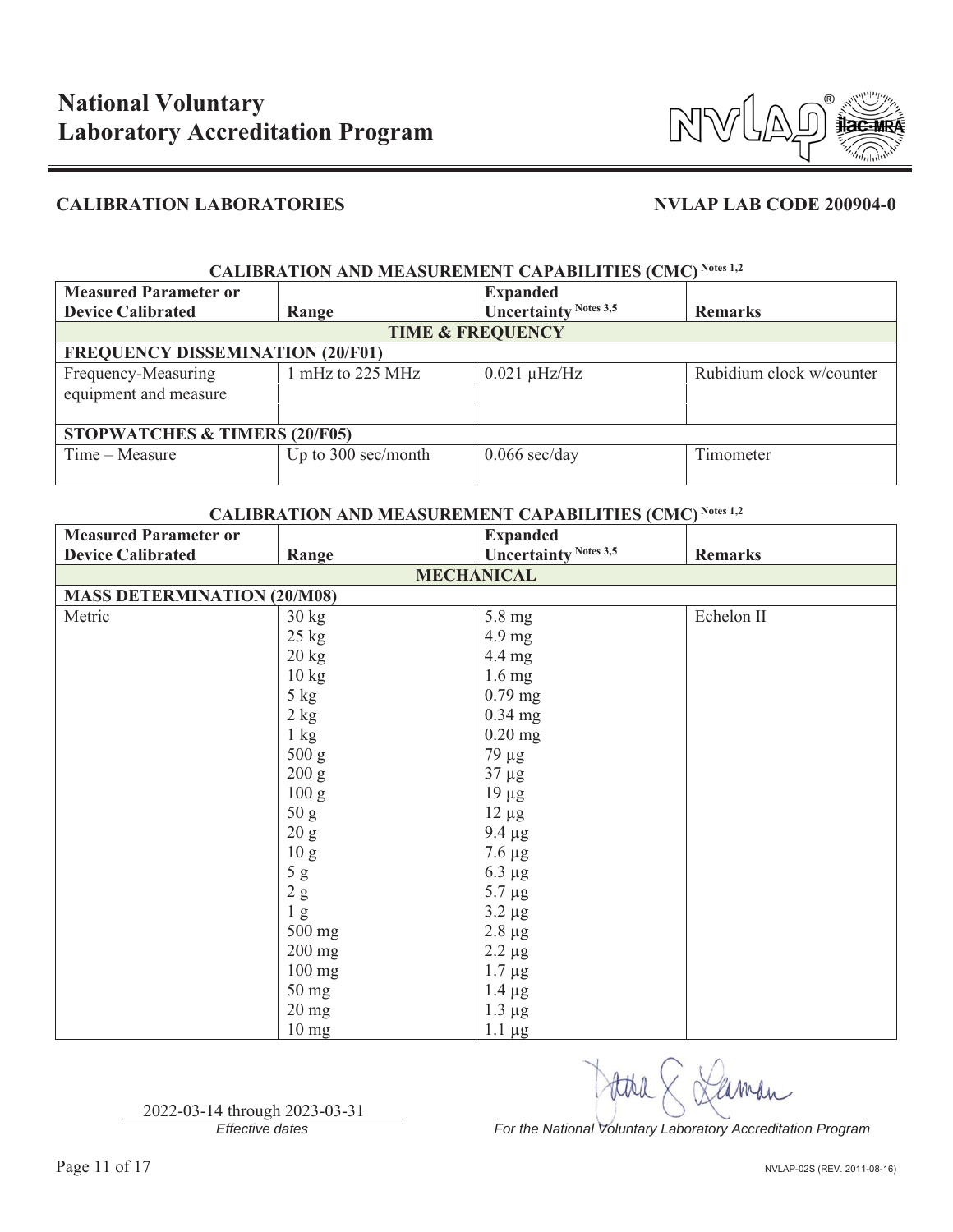

| CALIBRATION AND MEASUREMENT CAPABILITIES (CMC) |                    |                              |                         |  |
|------------------------------------------------|--------------------|------------------------------|-------------------------|--|
| <b>Measured Parameter or</b>                   |                    | <b>Expanded</b>              |                         |  |
| <b>Device Calibrated</b>                       | Range              | <b>Uncertainty Notes 3,5</b> | <b>Remarks</b>          |  |
|                                                | 5 <sub>mg</sub>    | $0.9 \mu g$                  |                         |  |
|                                                | 2 <sub>mg</sub>    | $0.9 \mu g$                  |                         |  |
|                                                | $1 \text{ mg}$     | $0.9 \mu g$                  |                         |  |
|                                                |                    |                              |                         |  |
|                                                |                    | <b>THERMODYNAMIC</b>         |                         |  |
| HUMIDITY (20/T02)                              |                    |                              |                         |  |
| Humidity - Generate                            |                    |                              | Thunder Scientific 2500 |  |
| $(0 °C)$ to 35 °C)                             | 10 % RH to 95 % RH | $0.5 \% RH$                  |                         |  |
| $(35 \degree C \text{ to } 50 \degree C)$      | 10 % RH to 74 % RH | $0.5 \% RH$                  |                         |  |
| $(35 \degree C \text{ to } 50 \degree C)$      | 74 % RH to 95 % RH | $0.6\%$ RH                   |                         |  |
|                                                |                    |                              |                         |  |
| <b>LABORATORY THERMOMETERS (20/T03)</b>        |                    |                              |                         |  |
| Temperature Measure                            | $-196$ °C          | $0.043$ °C                   | LN <sub>2</sub>         |  |
| Field calibrations available Note 4            | -95 °C to 0 °C     | $0.030$ °C                   | 9190A                   |  |
|                                                | $>0$ °C to 100 °C  | $0.033$ °C                   | 9173                    |  |
|                                                | >100 °C to 400 °C  | $0.056$ °C                   | 9173                    |  |
|                                                |                    |                              |                         |  |
| Temperature - Source and                       | >400 °C to 1200 °C | 2.0 °C                       | Furnace with Type S     |  |
| Measurement                                    |                    |                              | Thermocouple            |  |
|                                                |                    |                              |                         |  |
|                                                |                    |                              |                         |  |
| Temperature - Source                           | 0 °C to 70 °C      | 0.00069 °C/°C + 0.036 °C     | Thunder Scientific 2500 |  |
|                                                |                    |                              |                         |  |
| Isothermal junction                            | $0 °C$ to 30 °C    | $0.020$ °C                   | Thermocouple half       |  |
|                                                |                    |                              | junction                |  |
|                                                |                    |                              |                         |  |
| Temperature Measure                            | >400 °C to 1200 °C | $1.7 \text{ °C}$             | Type S Thermocouple     |  |
|                                                |                    |                              |                         |  |
| <b>PRESSURE (20/T05)</b>                       |                    |                              |                         |  |
| <b>Barometric Pressure</b>                     | 70 kPa to 110 kPa  | 98 mPa/kPa + 0.23 Pa         | Fluke RPM4              |  |
| (Pneumatic) – Generate &                       |                    |                              | A200Kp/BA100Ks          |  |
| Measure                                        |                    |                              | (Measure only)          |  |
|                                                |                    |                              |                         |  |
| <b>Differential Pressure</b>                   | 0 kPa to 15 kPa    | $36$ mPa/kPa + 9.5 mPa       | <b>DHI FPG 8601</b>     |  |
| (Pneumatic) – Generate &                       |                    |                              |                         |  |
| Measure                                        |                    |                              |                         |  |

**CALIBRATION AND MEASUREMENT CAPABILITIES (CMC) Notes 1,2** 

2022-03-14 through 2023-03-31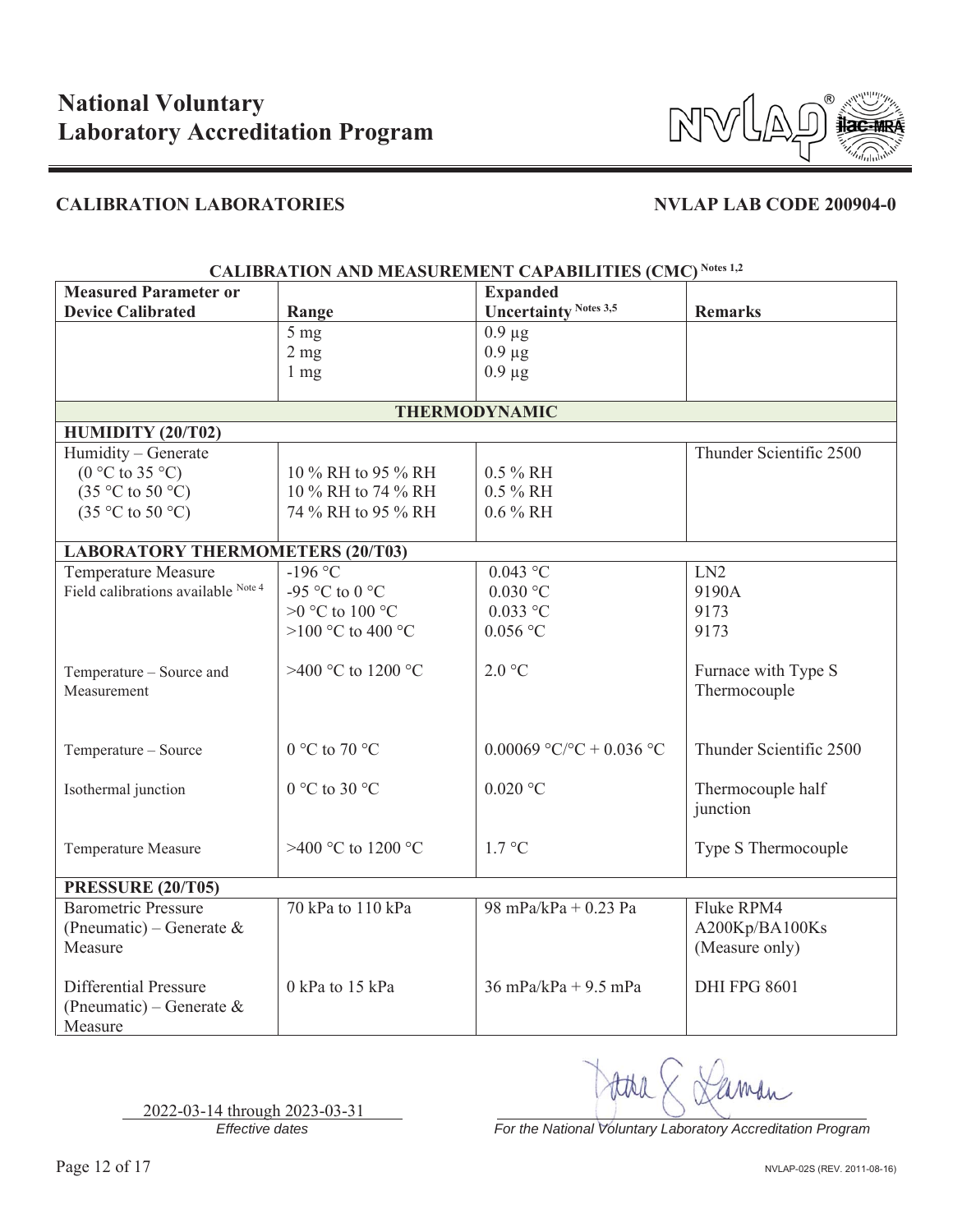

| CALIDNATION AND MEASUNEMENT CATADILITIES (CMC)       |                                            |                                                    |                                                 |  |
|------------------------------------------------------|--------------------------------------------|----------------------------------------------------|-------------------------------------------------|--|
| <b>Measured Parameter or</b>                         |                                            | <b>Expanded</b>                                    |                                                 |  |
| <b>Device Calibrated</b>                             | Range                                      | <b>Uncertainty Notes 3,5</b>                       | <b>Remarks</b>                                  |  |
| <b>Absolute Pressure</b>                             | 0 kPa to 15 kPa                            | $44$ mPa/kPa + 12 mPa                              | <b>DHI FPG 8601</b>                             |  |
| (Pneumatic) – Generate &<br>Measure                  | 14 kPa to 700 kPa                          | 13 mPa/kPa + $0.24$ Pa                             | DHI PG7601 w/20 kPa/kg<br>piston                |  |
| Gage Pressure<br>(Pneumatic) – Generate &<br>Measure | 140 kPa to 7000 kPa                        | $20$ mPa/kPa + 1.2 mPa                             | DHI PG7601 w/200 kPa/kg<br>piston               |  |
|                                                      | 0 kPa to 15 kPa                            | $32 \text{ mPa/kPa} + 7.1 \text{ mPa}$             | <b>DHI FPG 8601</b>                             |  |
|                                                      | 14 kPa to 700 kPa<br>-100.0 kPa to $0$ kPa | $15$ mPa/kPa + 0.13 mPa<br>$15$ mPa/kPa + 0.13 mPa | DHI PG7601 with<br>20 kPa/kg piston             |  |
|                                                      | 140 kPa to 7000 kPa                        | $21$ mPa/kPa + 1.2 Pa                              | DHI PG7601 with 200<br>kPa/kg piston            |  |
| <b>RESISTANCE THERMOMETRY (20/T07)</b>               |                                            |                                                    |                                                 |  |
| SPRT calibration by Fixed<br>Point Cells             | $-189.3442$ °C                             | $2.9$ mK                                           | Argon Triple Point Cell<br>(ArTP)               |  |
|                                                      | $-38.8344$ °C                              | $1.7$ mK                                           | Mercury Triple Point Cell<br>(HgTP)             |  |
|                                                      | $0.010$ °C                                 | $0.70$ mK                                          | Water Triple Point Cell<br>(H <sub>2</sub> OTP) |  |
|                                                      | 29.7646 °C                                 | $1.5$ mK                                           | Gallium Melting Point Cell<br>(GaMP)            |  |
|                                                      | 156.5985 °C                                | $1.6$ mK                                           | Indium Freezing Point Cell<br>(InfP)            |  |
|                                                      | 231.928 °C                                 | $1.7$ mK                                           | Tin Freezing Point Cell<br>(SnFP)               |  |
|                                                      | 419.527 °C                                 | $2.1$ mK                                           | Zinc Freezing Point Cell<br>(ZnFP)              |  |
|                                                      | 660.323 °C                                 | 4.2 mK                                             | Aluminum Freezing Point<br>Cell (AlFP)          |  |
|                                                      |                                            |                                                    |                                                 |  |

**CALIBRATION AND MEASUREMENT CAPABILITIES (CMC) Notes 1,2**

2022-03-14 through 2023-03-31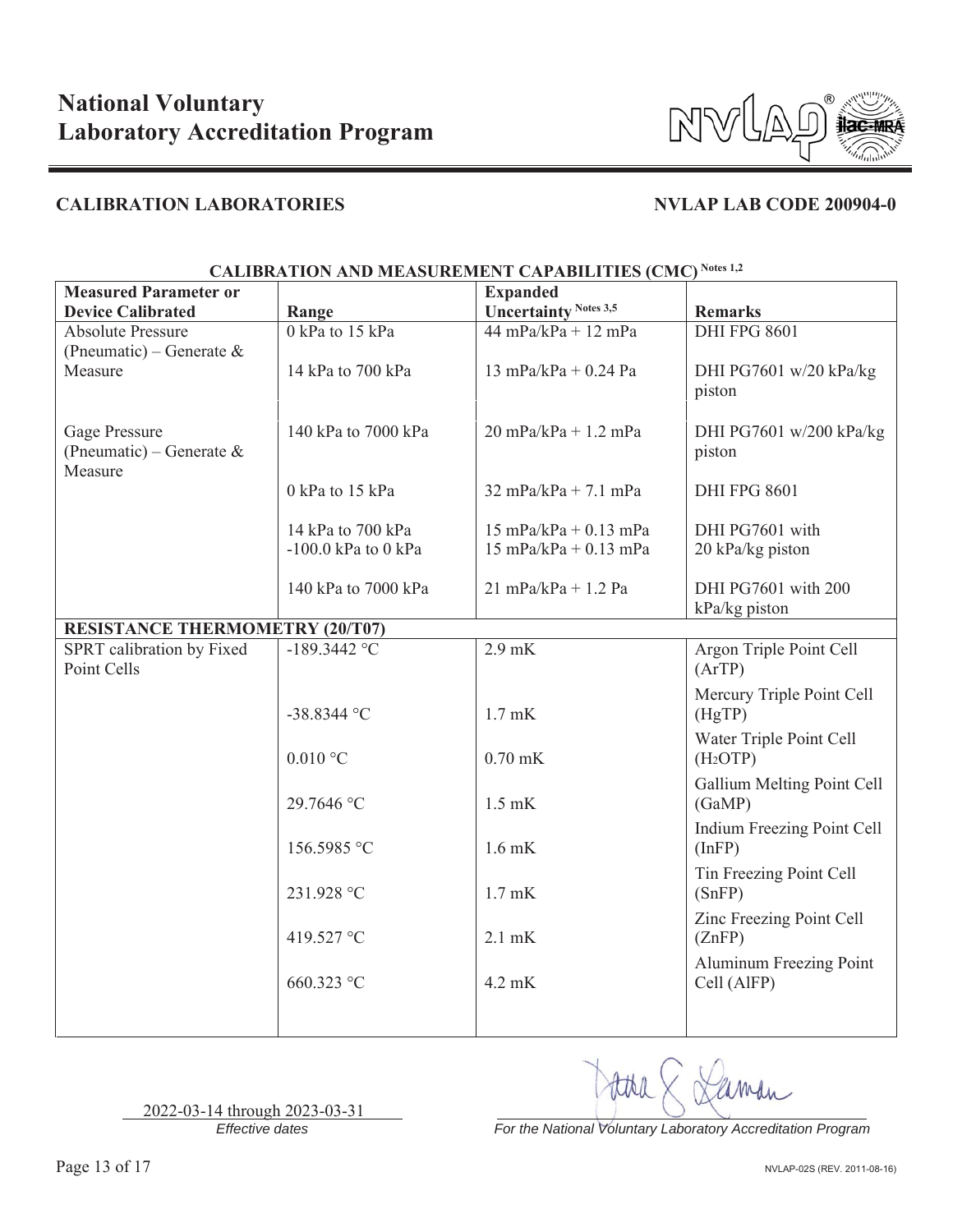

| <b>Measured Parameter or</b>           |                    | <b>Expanded</b>              |                      |
|----------------------------------------|--------------------|------------------------------|----------------------|
| <b>Device Calibrated</b>               | Range              | <b>Uncertainty Notes 3,5</b> | <b>Remarks</b>       |
| High Quality PRT calibration           | $-196$ °C          | $4.4 \text{ mK}$             | Super-thermometer II |
| by comparison to SPRT                  | -80 °C to 0°C      | $2.8$ mK                     |                      |
|                                        | $0.01$ °C          | $1.7$ mK                     |                      |
|                                        | >0.1 °C to 30 °C   | $3.3$ mK                     |                      |
|                                        | >30 °C to 157 °C   | 4.1 mK                       |                      |
|                                        | >157 °C to 232 °C  | 4.9 mK                       |                      |
|                                        | >232 °C to 420 °C  | $7.1 \text{ mK}$             |                      |
|                                        | >420 °C to 660 °C  | $11$ mK                      |                      |
| PRT calibration by                     | $-196$ °C          | 5.5 mK                       | Super-thermometer II |
| comparison to high quality             | -85 °C to 0 °C     | $3.6$ mK                     |                      |
| <b>PRT</b>                             | $0^{\circ}C$       | $3.0$ mK                     |                      |
|                                        | >0.1 °C to 30 °C   | 4.2 mK                       |                      |
|                                        | >30 °C to 157 °C   | 5.5 mK                       |                      |
|                                        | >157 °C to 232 °C  | $7.0$ mK                     |                      |
|                                        | >232 °C to 420 °C  | $12 \text{ mK}$              |                      |
|                                        | >420 °C to 660 °C  | $28$ mK                      |                      |
| <b>TEMPERATURE INDICATORS (20/T08)</b> |                    |                              |                      |
| Thermocouple Simulation                |                    |                              | Fluke 5522A          |
| Type B                                 | 600 °C to 800 °C   | 0.40 °C                      |                      |
|                                        | 800 °C to 1000 °C  | $0.35$ °C                    |                      |
|                                        | 1000 °C to 1550 °C | $0.32$ °C                    |                      |
|                                        | 1550 °C to 1820 °C | 0.30 °C                      |                      |
|                                        |                    |                              |                      |
| Type C                                 | 0 °C to 150 °C     | $0.21$ °C                    |                      |
|                                        | 150 °C to 650 °C   | 0.18 °C                      |                      |
|                                        | 650 °C to 1000 °C  | $0.22$ °C                    |                      |
|                                        | 1000 °C to 1800 °C | $0.32$ °C                    |                      |
|                                        | 1800 °C to 2316 °C | 0.50 °C                      |                      |
|                                        |                    |                              |                      |
| Type E                                 | -250 °C to -100 °C | $0.10\text{ °C}$             |                      |
|                                        | -100 °C to -25 °C  | $0.10\text{ °C}$             |                      |
|                                        | -25 °C to 350 °C   | $0.084$ °C                   |                      |
|                                        | 350 °C to 650 °C   | $0.098$ $^{\circ}$ C         |                      |
|                                        | 650 °C to 1000 °C  | $0.13$ °C                    |                      |

## **CALIBRATION AND MEASUREMENT CAPABILITIES (CMC) Notes 1,2**

*Effective dates For the National Voluntary Laboratory Accreditation Program*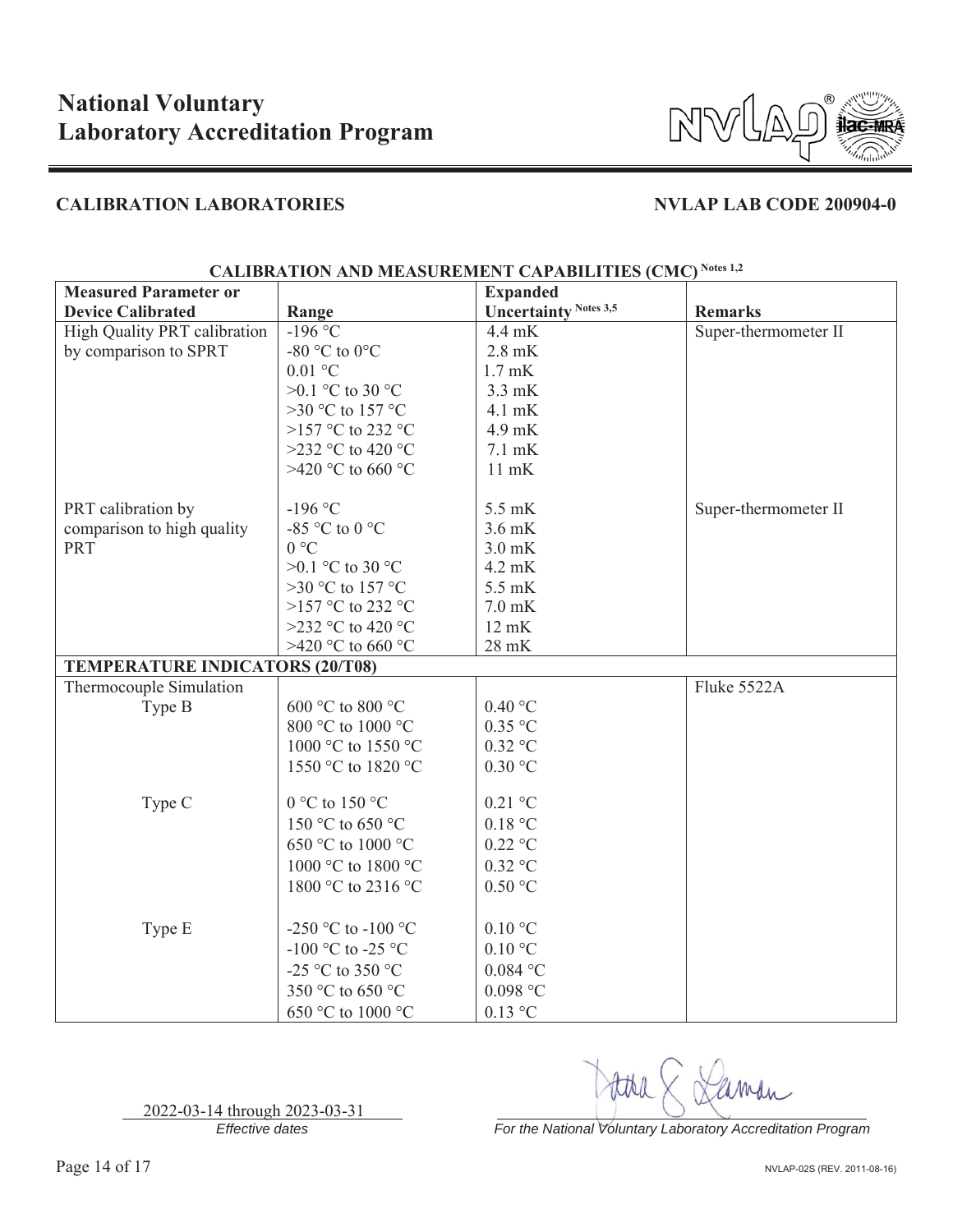

| <b>Measured Parameter or</b> |                    | <b>Expanded</b>              |                |
|------------------------------|--------------------|------------------------------|----------------|
| <b>Device Calibrated</b>     | Range              | <b>Uncertainty Notes 3,5</b> | <b>Remarks</b> |
| Type J                       | -210 °C to -100 °C | 0.16 °C                      |                |
|                              | -100 °C to -30 °C  | 0.10 °C                      |                |
|                              | -30 °C to 150 °C   | $0.086$ °C                   |                |
|                              | 150 °C to 760 °C   | $0.11$ °C                    |                |
|                              | 760 °C to 1200 °C  | 0.15 °C                      |                |
| Type K                       | -210 °C to -100 °C | $0.20\ ^{\circ}\textrm{C}$   |                |
|                              | -100 °C to -25 °C  | $0.12$ °C                    |                |
|                              | -25 °C to 120 °C   | $0.10\ ^{\circ}\mathrm{C}$   |                |
|                              | 120 °C to 1000 °C  | 0.16 °C                      |                |
|                              | 1000 °C to 1372 °C | $0.24$ °C                    |                |
| Type L (J DIN)               | -200 °C to -100 °C | 0.30 °C                      |                |
|                              | -100 °C to 800 °C  | $0.22\ ^\circ\rm{C}$         |                |
| Type N                       | -200 °C to -100 °C | $0.25$ °C                    |                |
|                              | -100 °C to -25 °C  | $0.15\,^{\circ}\mathrm{C}$   |                |
|                              | -25 °C to 120 °C   | $0.13$ °C                    |                |
|                              | 120 °C to 410 °C   | $0.12\ ^{\circ}\textrm{C}$   |                |
|                              | 410 °C to 1300 °C  | $0.18\ ^{\circ}\mathrm{C}$   |                |
| Type R                       | 0 °C to 250 °C     | $0.42$ °C                    |                |
|                              | 250 °C to 400 °C   | $0.28\ ^{\circ}\mathrm{C}$   |                |
|                              | 400 °C to 1000 °C  | $0.25\ ^{\circ}\mathrm{C}$   |                |
|                              | 1000 °C to 1767 °C | $0.27\ ^{\circ}\textrm{C}$   |                |
| Type S                       | 0 °C to 250 °C     | $0.42$ °C                    |                |
|                              | 250 °C to 1000 °C  | 0.28 °C                      |                |
|                              | 1000 °C to 1400 °C | $0.27\,^{\circ}\mathrm{C}$   |                |
|                              | 1400 °C to 1767 °C | $0.31$ °C                    |                |
|                              |                    |                              |                |
|                              |                    |                              |                |
|                              |                    |                              |                |
|                              |                    |                              |                |

## **CALIBRATION AND MEASUREMENT CAPABILITIES (CMC) Notes 1,2**

2022-03-14 through 2023-03-31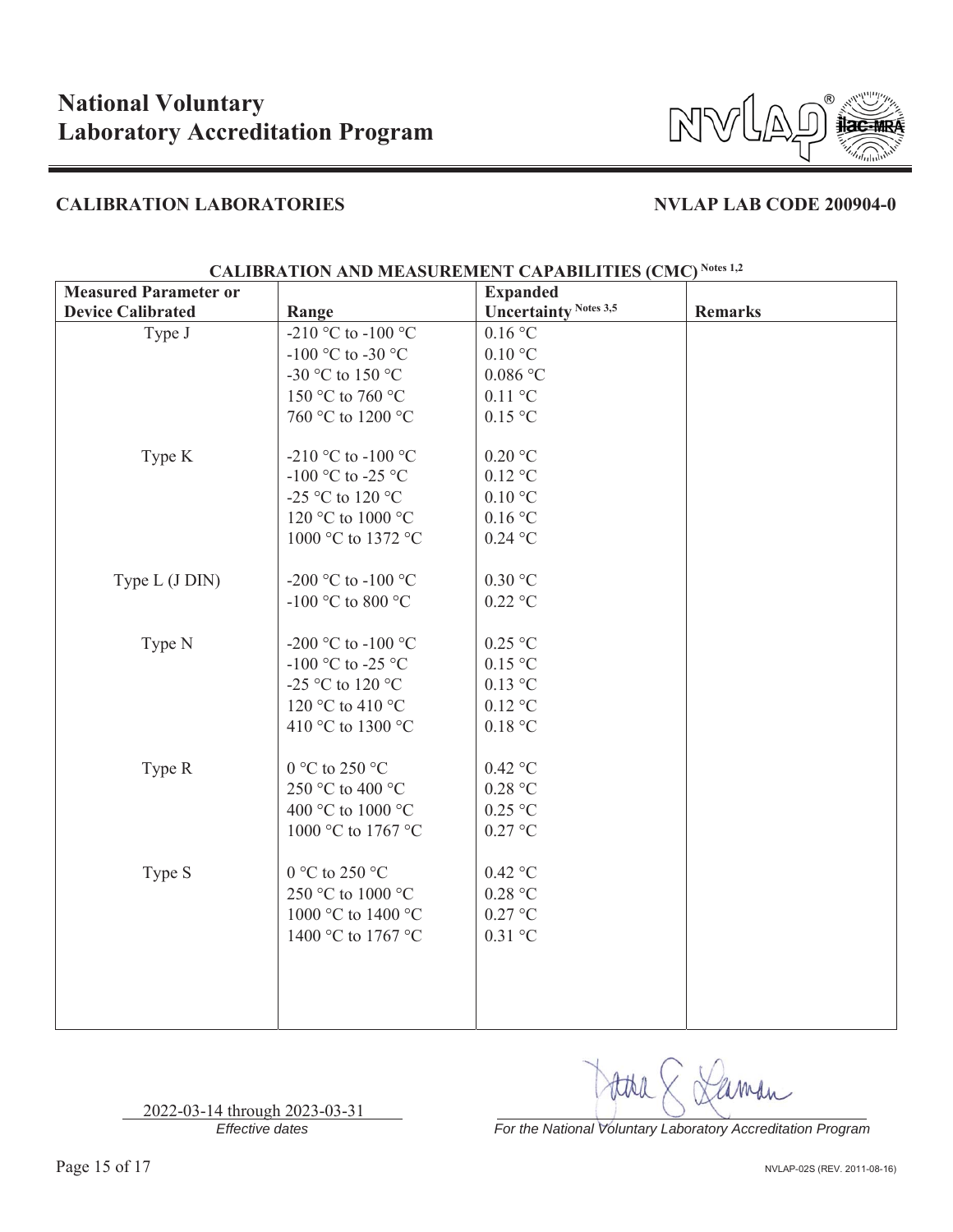

| <b>Measured Parameter or</b> |                                   | <b>Expanded</b>              |                |
|------------------------------|-----------------------------------|------------------------------|----------------|
| <b>Device Calibrated</b>     | Range                             | <b>Uncertainty Notes 3,5</b> | <b>Remarks</b> |
| Type T                       | -250 °C to -150 °C                | 0.38 °C                      |                |
|                              | -150 °C to 0 °C                   | $0.15 \text{ °C}$            |                |
|                              | $0^{\circ}$ C to 120 $^{\circ}$ C | $0.10\text{ °C}$             |                |
|                              | 120 °C to 400 °C                  | $0.10\text{ °C}$             |                |
| Type U (T DIN)               | -200 °C to 0 °C                   | $0.44 \text{ °C}$            |                |
|                              | $0^{\circ}$ C to 600 $^{\circ}$ C | $0.22 \text{ °C}$            |                |
| <b>END</b>                   |                                   |                              |                |

### **CALIBRATION AND MEASUREMENT CAPABILITIES (CMC) Notes 1,2**

2022-03-14 through 2023-03-31